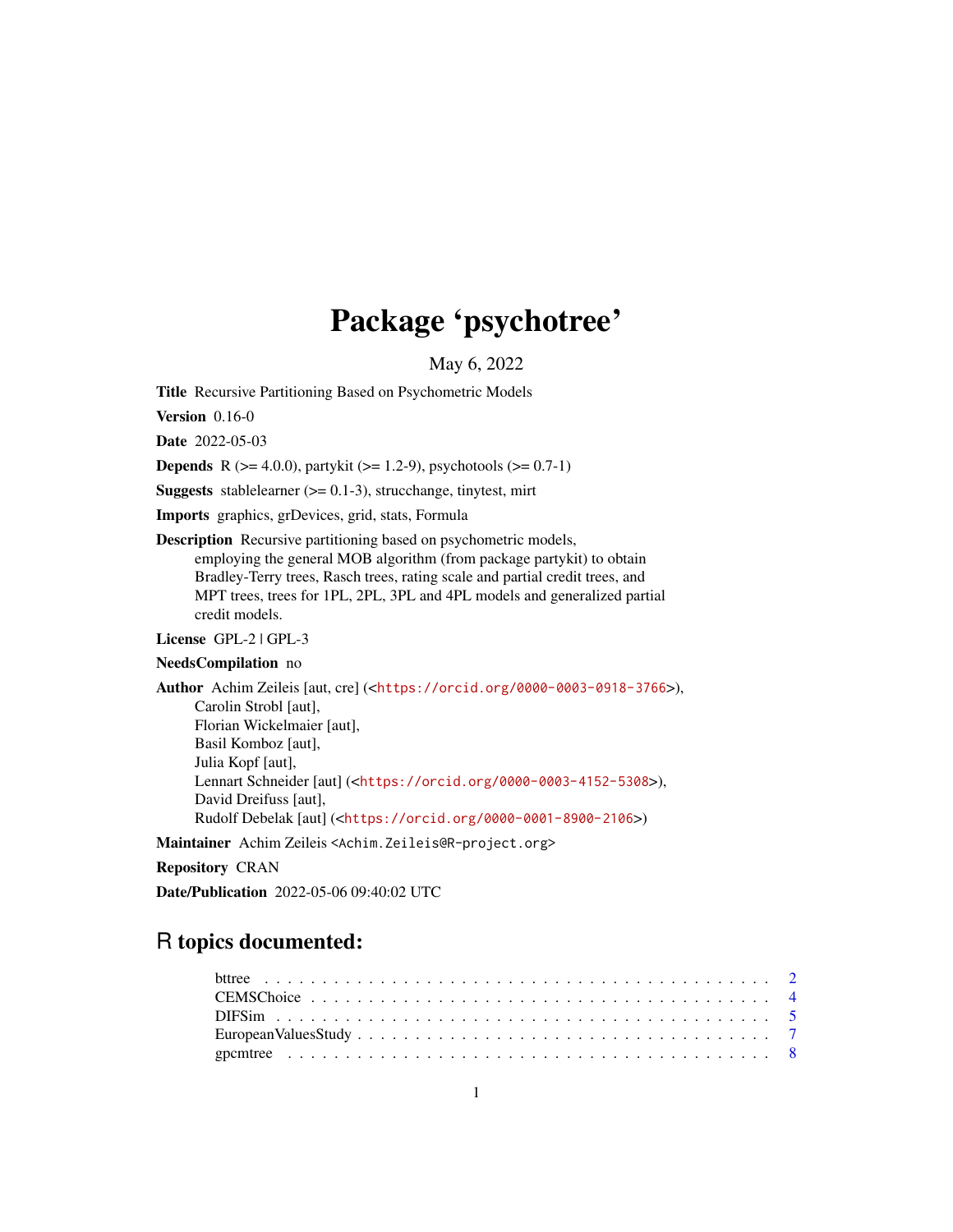#### <span id="page-1-0"></span> $2$  bttree

|       | $node\_mptplot \ldots \ldots \ldots \ldots \ldots \ldots \ldots \ldots \ldots \ldots \ldots \ldots \ldots 13$     |    |
|-------|-------------------------------------------------------------------------------------------------------------------|----|
|       | $node\_profileplot \ldots \ldots \ldots \ldots \ldots \ldots \ldots \ldots \ldots \ldots \ldots \ldots \ldots 14$ |    |
|       |                                                                                                                   |    |
|       |                                                                                                                   |    |
|       |                                                                                                                   |    |
|       |                                                                                                                   |    |
|       |                                                                                                                   |    |
|       |                                                                                                                   |    |
|       |                                                                                                                   |    |
|       |                                                                                                                   |    |
| Index |                                                                                                                   | 30 |

bttree *Bradley-Terry Trees*

# Description

Recursive partitioning (also known as trees) based on Bradley-Terry models.

# Usage

```
bttree(formula, data, na.action, cluster,
  type = "loglin", ref = NULL, undecided = NULL, position = NULL, ...)
## S3 method for class 'bttree'
predict(object, newdata = NULL,
  type = c("worth", "rank", "best", "node"), ...)
```
# Arguments

| formula                  | A symbolic description of the model to be fit. This should be of type $y \sim x1 +$<br>x2 where y should be an object of class paircomp and x1 and x2 are used as<br>partitioning variables.                                                                                                                                                                             |
|--------------------------|--------------------------------------------------------------------------------------------------------------------------------------------------------------------------------------------------------------------------------------------------------------------------------------------------------------------------------------------------------------------------|
| data                     | an optional data frame containing the variables in the model.                                                                                                                                                                                                                                                                                                            |
| na.action                | A function which indicates what should happen when the data contain NAs, de-<br>faulting to na. pass.                                                                                                                                                                                                                                                                    |
| cluster                  | optional vector (typically numeric or factor) with a cluster ID to be employed<br>for clustered covariances in the parameter stability tests.                                                                                                                                                                                                                            |
| type                     | character indicating the type of auxiliary model in bttree and the type of pre-<br>dictions in the predict method, respectively. For the auxiliary model see btmodel.<br>For the predict method, four options are available: the fitted "worth" parame-<br>ter for each alternative, the corresponding "rank", the "best" alternative or the<br>predicted "node" number. |
| ref, undecided, position |                                                                                                                                                                                                                                                                                                                                                                          |

arguments for the Bradley-Terry model passed on to [btmodel](#page-0-0).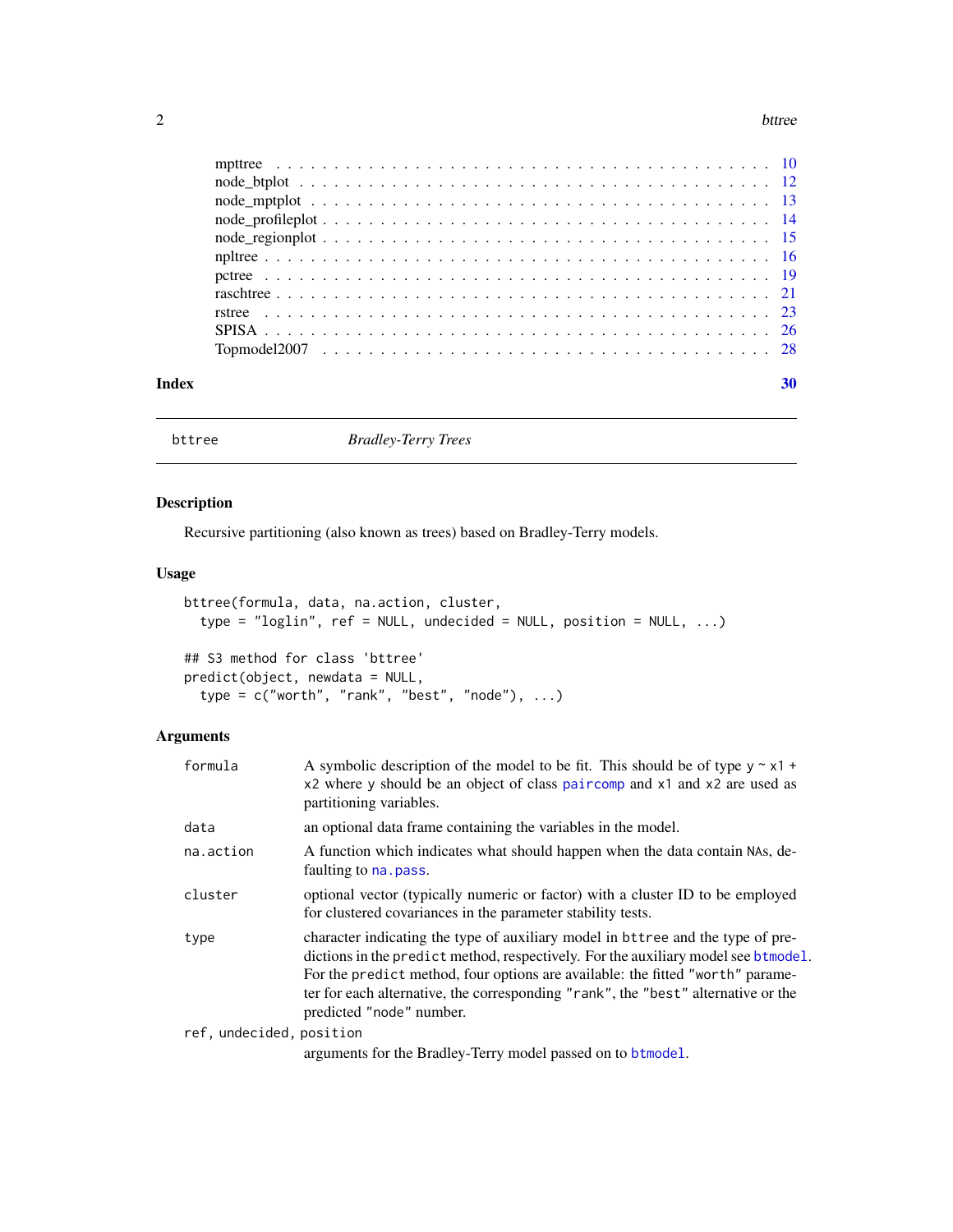<span id="page-2-0"></span>

| $\cdot$ $\cdot$ $\cdot$ | arguments passed to mob_control.                                                  |
|-------------------------|-----------------------------------------------------------------------------------|
| object                  | fitted model object of class "bttree".                                            |
| newdata                 | optionally, a data frame in which to look for variables with which to predict. If |
|                         | omitted, the original observations are used.                                      |

# Details

Bradley-Terry trees are an application of model-based recursive partitioning (implemented in [mob](#page-0-0)) to Bradley-Terry models for paired comparison data (implemented in [btmodel](#page-0-0)). Details about the underlying theory and further explanations of the illustrations in the example section can be found in Strobl, Wickelmaier, Zeileis (2011).

Various methods are provided for "bttree" objects, most of them inherit their behavior from "mob" objects (e.g., print, summary, etc.). itempar behaves analogously to coef and extracts the worth/item parameters from the BT models in the nodes of the tree. The plot method employs the [node\\_btplot](#page-11-1) panel-generating function.

#### Value

An object of S3 class "bttree" inheriting from class "modelparty".

# References

Strobl C, Wickelmaier F, Zeileis A (2011). Accounting for Individual Differences in Bradley-Terry Models by Means of Recursive Partitioning. *Journal of Educational and Behavioral Statistics*, 36(2), 135–153. [doi:10.3102/1076998609359791](https://doi.org/10.3102/1076998609359791)

# See Also

[mob](#page-0-0), [btmodel](#page-0-0)

```
o \leftarrow options(digits = 4)
## Germany's Next Topmodel 2007 data
data("Topmodel2007", package = "psychotree")
## BT tree
tm_tree <- bttree(preference ~ ., data = Topmodel2007, minsize = 5, ref = "Barbara")
plot(tm_ttree, abbreviate = 1, yscale = c(0, 0.5))## parameter instability tests in root node
if(require("strucchange")) sctest(tm_tree, node = 1)
## worth/item parameters in terminal nodes
itempar(tm_tree)
## CEMS university choice data
data("CEMSChoice", package = "psychotree")
summary(CEMSChoice$preference)
```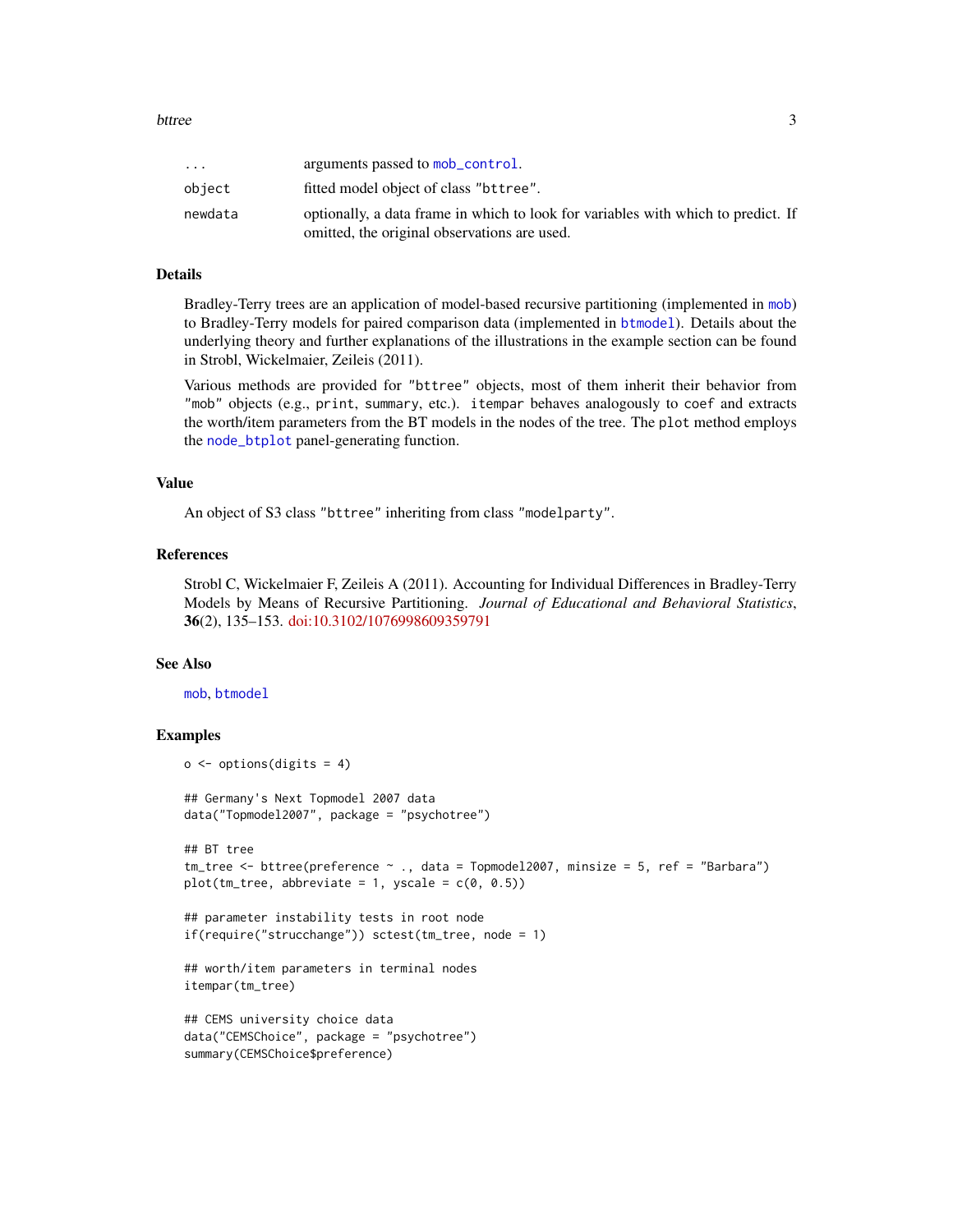```
## BT tree
cems_tree <- bttree(preference ~ french + spanish + italian + study + work + gender + intdegree,
 data = CEMSChoice, minsize = 5, ref = "London")
plot(cems\_tree, abbreviate = 1, yscale = c(0, 0.5))itempar(cems_tree)
options(digits = o$digits)
```
CEMSChoice *CEMS University Choice Data*

# **Description**

Preferences of 303 students from WU Wien for different CEMS universities.

#### Usage

data("CEMSChoice")

# Format

A data frame containing 303 observations on 10 variables.

- preference Paired comparison of class [paircomp](#page-0-0). Preferences for all 15 paired comparisons from 6 objects: London, Paris, Milano, St. Gallen, Barcelona, Stockholm.
- study Factor coding main discipline of study: commerce, or other (economics, business administration, business education).
- english Factor coding knowledge of English (good, poor).
- french Factor coding knowledge of French (good, poor).
- spanish Factor coding knowledge of Spanish (good, poor).
- italian Factor coding knowledge of Italian (good, poor).
- work Factor. Was the student working full-time while studying?

gender Factor coding gender.

intdegree Factor. Does the student intend to take an international degree?

preference1998 Paired comparison of class [paircomp](#page-0-0). This is like preference but the comparisons between Barcelona an Stockholm are (erroneously) reversed, see below.

#### Details

Students at Wirtschaftsuniversität Wien (<https://www.wu.ac.at/>) can study abroad visiting one of currently 17 CEMS universities (Community of European Management Schools and International Companies). Dittrich et al. (1998) conduct and analyze a survey of 303 students to examine the student's preferences for 6 universities: London School of Economics, HEC Paris, Università Commerciale Luigi Bocconi (Milano), Universität St. Gallen, ESADE (Barcelona), Handelshögskolan i Stockholm. To identify reasons for the preferences, several subject covariates

<span id="page-3-0"></span>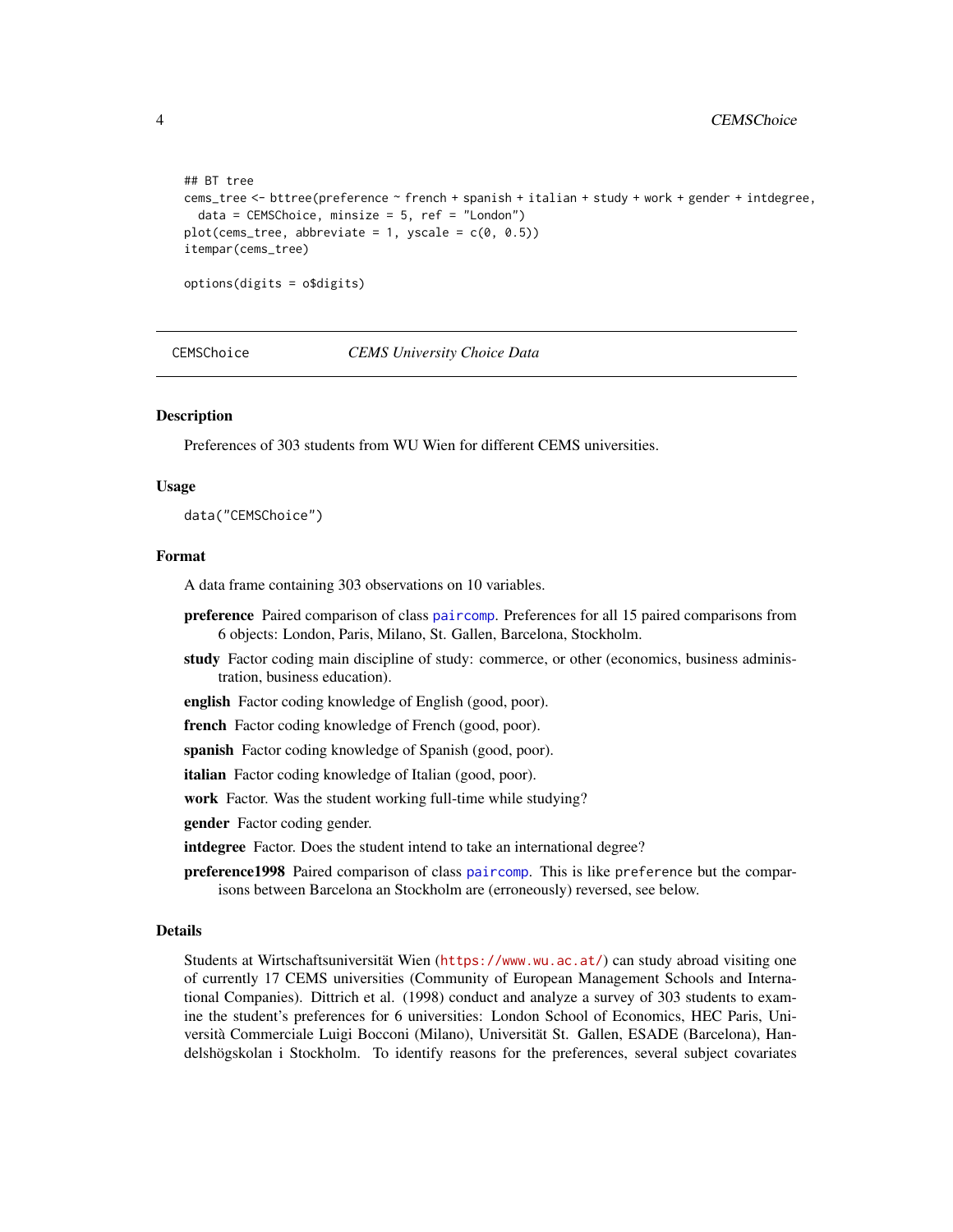#### <span id="page-4-0"></span>DIFSim 5

(including foreign language competence, gender, etc.) have been assessed. Furthermore, several object covariates are attached to preference (and preference1998): the universities' field of specialization (economics, management science, finance) and location (Latin country, or other).

The correct data are available in the online complements to Dittrich et al. (1998). However, the accompanying analysis was based on an erroneous version of the data in which the choices for the last comparison pair (Barcelona : Stockholm) were accidentally reversed. See the corrigendum in Dittrich et al. (2001) for further details. The variable preference provides the correct data and can thus be used to replicate the analysis from the corrigendum (Dittrich et al. 2001). For convenience, the erroneous version is provided in preference1998 which can therefore be used to replicate the (incorrect) original analysis (Dittrich et al. 1998).

#### Source

The Royal Statistical Society Datasets Website.

# References

Dittrich R, Hatzinger R, Katzenbeisser W (1998). Modelling the Effect of Subject-Specific Covariates in Paired Comparison Studies with an Application to University Rankings, *Journal of the Royal Statistical Society C*, 47, 511–525.

Dittrich R, Hatzinger R, Katzenbeisser W (2001). Corrigendum: Modelling the Effect of Subject-Specific Covariates in Paired Comparison Studies with an Application to University Rankings, *Journal of the Royal Statistical Society C*, 50, 247–249.

#### See Also

[paircomp](#page-0-0)

# Examples

```
data("CEMSChoice", package = "psychotree")
summary(CEMSChoice$preference)
covariates(CEMSChoice$preference)
```
DIFSim *Artificial Data with Differential Item Functioning*

# Description

Artificial data simulated from a Rasch model and a partial credit model, respectively, where the items exhibit differential item functioning (DIF).

#### Usage

data(DIFSim) data(DIFSimPC)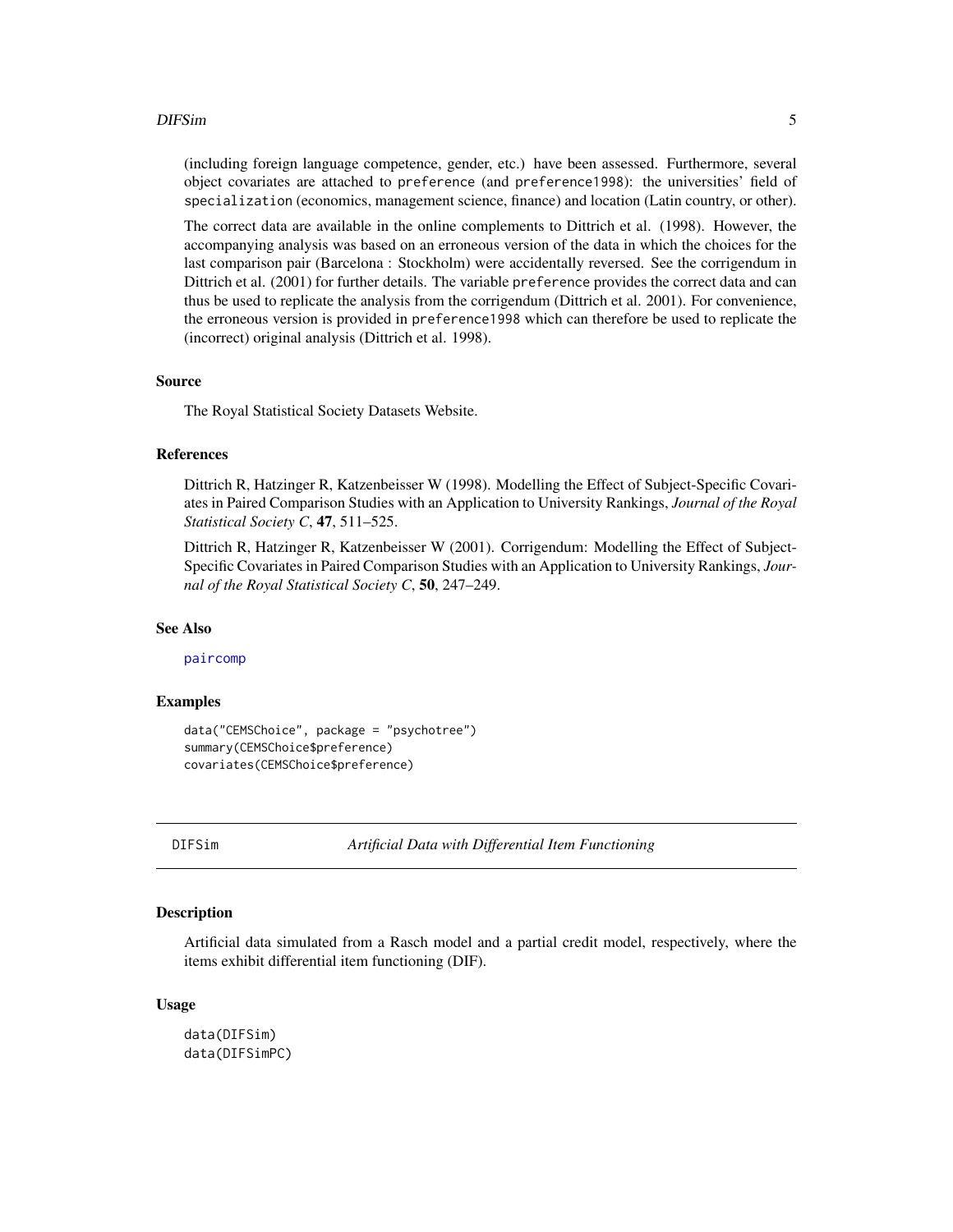#### <span id="page-5-0"></span>Format

Two data frames containing 200 and 500 observations, respectively, on 4 variables.

resp an [itemresp](#page-0-0) matrix with binary or polytomous results for 20 or 8 items, respectively.

age age in years.

gender factor indicating gender.

motivation ordered factor indicating motivation level.

# Details

The data are employed for illustrations in Strobl et al. (2015) and Komboz et al. (2018). See the manual pages for [raschtree](#page-20-1) and [pctree](#page-18-1) for fitting the tree models..

# References

Komboz B, Zeileis A, Strobl C (2018). Tree-Based Global Model Tests for Polytomous Rasch Models. *Educational and Psychological Measurement*, 78(1), 128–166. [doi:10.1177/0013164416664394](https://doi.org/10.1177/0013164416664394)

Strobl C, Kopf J, Zeileis A (2015). Rasch Trees: A New Method for Detecting Differential Item Functioning in the Rasch Model. *Psychometrika*, 80(2), 289–316. [doi:10.1007/s1133601393883](https://doi.org/10.1007/s11336-013-9388-3)

#### See Also

[raschtree](#page-20-1), [pctree](#page-18-1)

```
## data
data("DIFSim", package = "psychotree")
data("DIFSimPC", package = "psychotree")
## summary of covariates
summary(DIFSim[, -1])
summary(DIFSimPC[, -1])
## empirical frequencies of responses
plot(DIFSim$resp)
plot(DIFSimPC$resp)
## histogram of raw scores
```

```
hist(rowSums(DIFSim$resp), breaks = 0:20 - 0.5)
hist(rowSums(DIFSimPC$resp), breaks = 0:17 - 0.5)
```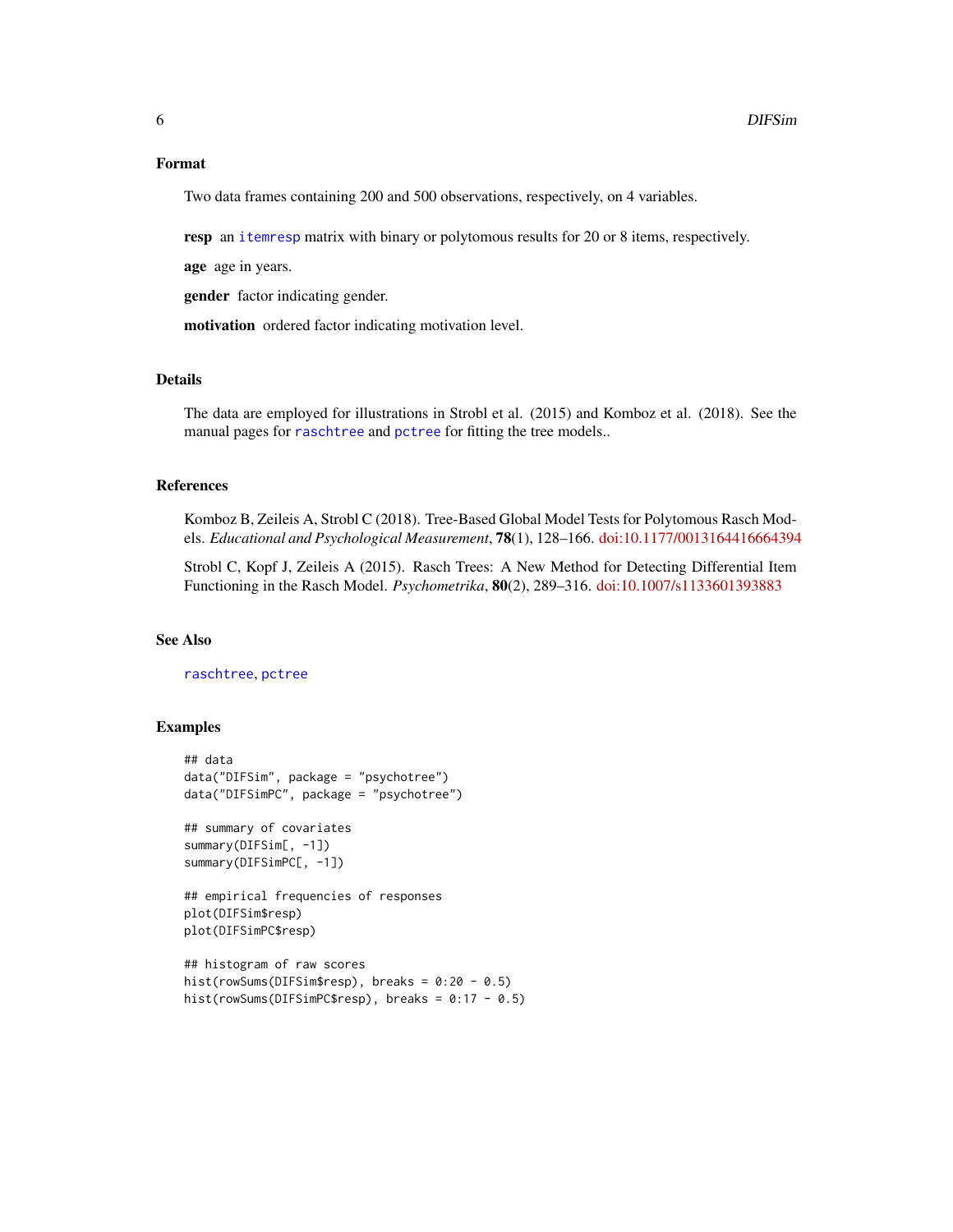<span id="page-6-0"></span>A sample of the 1999 European Values Study (EVS) containing an assessment of materialism/postmaterialism in 3584 respondents from 32 countries.

# Usage

```
data("EuropeanValuesStudy")
```
#### Format

A data frame containing 3584 observations on 10 variables.

country Factor coding the country of a respondent.

gender Factor coding gender.

birthyear Numeric. Year of birth.

eduage Numeric. Age when full time education was or will be completed.

marital Factor. Current legal marital status.

employment Ordered factor. Employment and number of working hours.

occupation Factor. What is/was your main job?

- income Ordered factor. Income of household in ten categories from 10 percent lowest to 10 percent highest income category.
- paircomp Paired comparison of class [paircomp](#page-0-0). Five pairwise choices among four important political goals derived from a double-choice task (see Details).

country2 Factor. Country group according to postmaterialism (see Details).

#### Details

The data are part of a larger survey conducted in 1999 in 32 countries in Europe (see [https://](https://europeanvaluesstudy.eu/) [europeanvaluesstudy.eu/](https://europeanvaluesstudy.eu/)). Vermunt (2003) obtained a sample from 10 percent of the available cases per country, yielding 3584 valid cases.

The item in the 1999 European Values Study questionnaire aiming at recording materialism/postmaterialism reads as follows:

There is a lot of talk these days about what the aims of this country should be for the next ten years. On this card are listed some of the goals which different people would give top priority. If you had to choose, which of the things on this card would you say is most important? And which would be the next most important?

A Maintaining order in the nation

- B Giving people more say in important government decisions
- C Fighting rising prices

D Protecting freedom of speech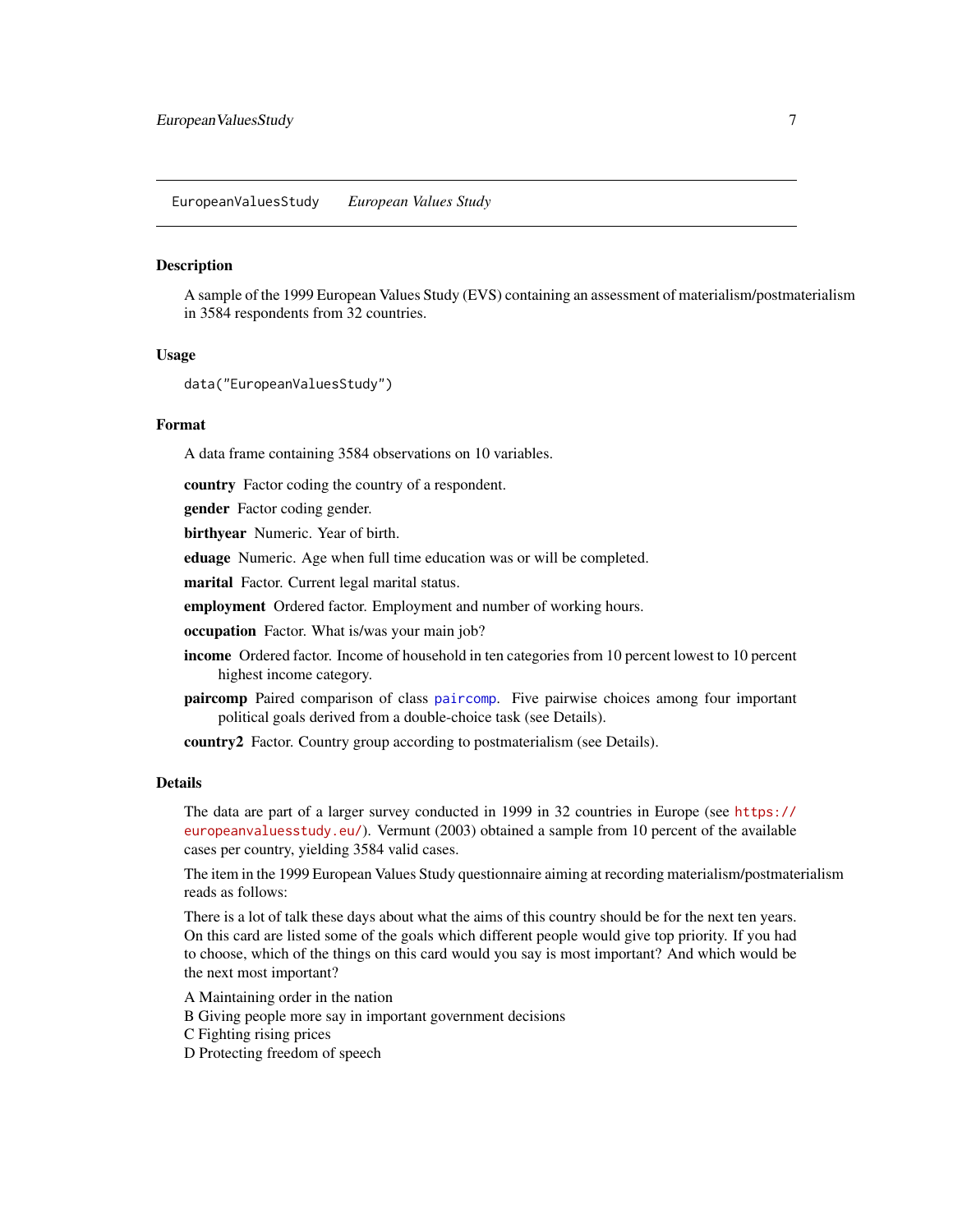<span id="page-7-0"></span>The double-choice task implies a partial ranking of the alternatives and (assuming transitivity) an incomplete set of paired comparisons for each respondent.

The country group according to postmaterialism was derived by Vermunt (2003) using a latent class model, and applied by Lee and Lee (2010) in a tree model.

# Source

Latent GOLD Sample Data Sets Website.

#### References

Lee PH, Yu PLH (2010). Distance-Based Tree Models for Ranking Data. *Computational Statistics and Data Analysis*, 54, 1672–1682.

Vermunt JK (2003). Multilevel Latent Class Models. *Sociological Methodology*, 33, 213–239.

#### See Also

[paircomp](#page-0-0)

# Examples

```
## data
data("EuropeanValuesStudy", package = "psychotree")
summary(EuropeanValuesStudy$paircomp)
## Not run:
## Bradley-Terry tree resulting in similar results compared to
## the (different) tree approach of Lee and Lee (2010)
evs <- na.omit(EuropeanValuesStudy)
bt <- bttree(paircomp ~ gender + eduage + birthyear + marital + employment + income + country2,
  data = evs, alpha = 0.01)
plot(bt, abbreviate = 2)
## End(Not run)
```
<span id="page-7-1"></span>gpcmtree *Generalized Partial Credit Model Trees*

# Description

Recursive partitioning (also known as trees) based on generalized partial credit models (GPCMs) for global testing of differential item functioning (DIF).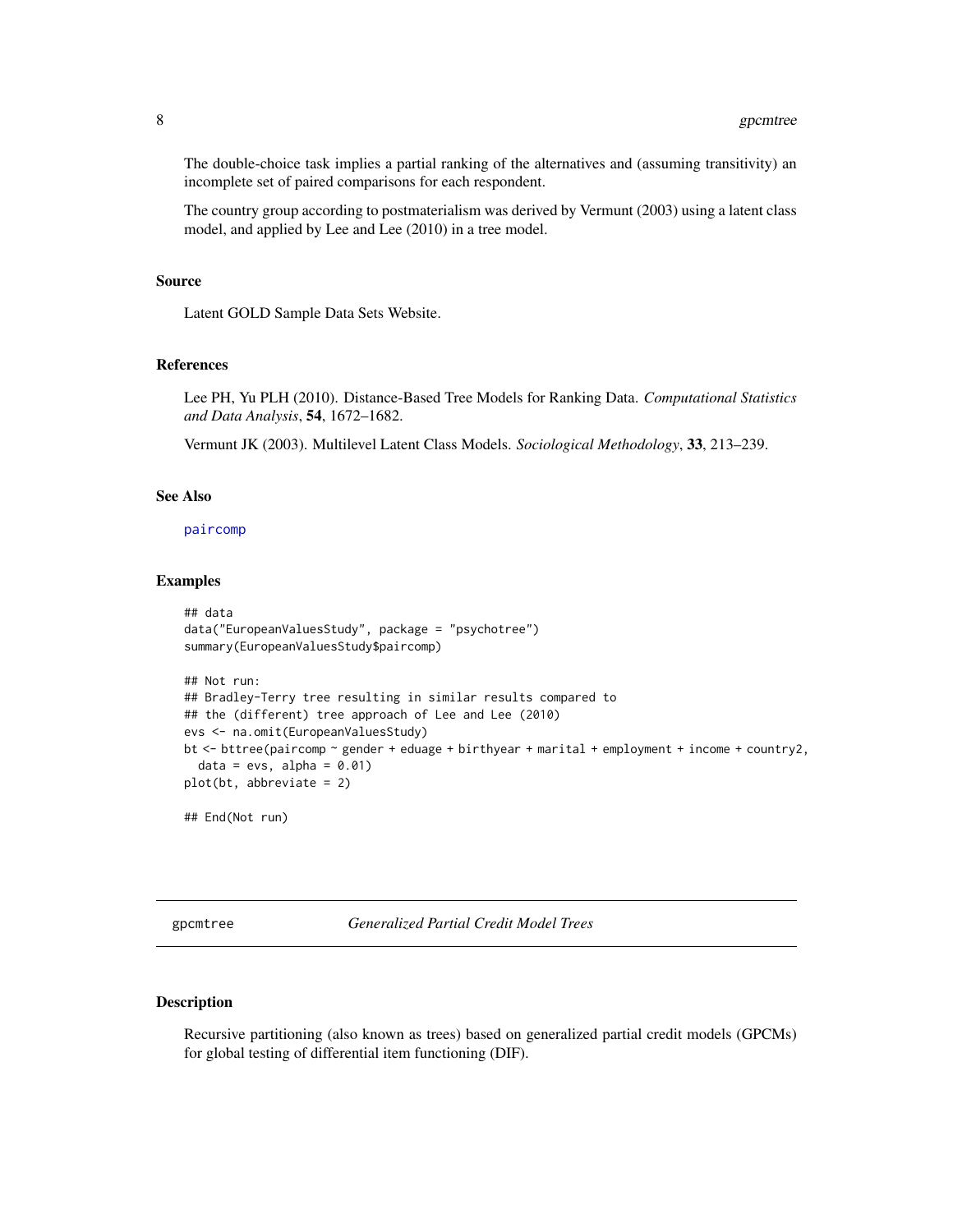#### <span id="page-8-0"></span>gpcmtree 9

# Usage

```
gpcmtree(formula, data, weights = NULL,
 grouppars = FALSE, vcov = TRUE, nullcats = "downcode",
 start = NULL, method = "BFGS", maxit = 500L,
 reltol = 1e-10, minsize = 500, ...)
## S3 method for class 'gpcmtree'
plot(x, type = c("regions", "profile"), terminal\_panel = NULL,tp_{args} = list(...), tnex = 2L, drop_terminal = TRUE, ...)
```
# Arguments

| formula     | A symbolic description of the model to be fit. This should be of type $y \sim x1$<br>+ x2 where y should be an item response matrix and x1 and x2 are used as<br>partitioning variables. Additionally, it is poosible to allow for impact of a group<br>variable so that different ability distributions are estimated in each group. This<br>can be specified by extending the previous formula by a group factor g as $y \sim g$<br>$  x1 + x2.$ |
|-------------|----------------------------------------------------------------------------------------------------------------------------------------------------------------------------------------------------------------------------------------------------------------------------------------------------------------------------------------------------------------------------------------------------------------------------------------------------|
| data        | a data frame containing the variables in the model.                                                                                                                                                                                                                                                                                                                                                                                                |
| weights     | an optional vector of weights (interpreted as case weights).                                                                                                                                                                                                                                                                                                                                                                                       |
| grouppars   | logical. Should the estimated distributional group parameters of a multiple<br>group model be included in the model parameters?                                                                                                                                                                                                                                                                                                                    |
| <b>VCOV</b> | logical or character specifying the type of variance-covariance matrix (if any)<br>computed for the final models (see gpcmodel).                                                                                                                                                                                                                                                                                                                   |
| nullcats    | character string, specifying how items with null categories (i.e., categories not<br>observed) should be treated. See gpcmode1, currently only "downcode" is avail-<br>able.                                                                                                                                                                                                                                                                       |
| start       | an optional vector or list of starting values (see gpcmodel).                                                                                                                                                                                                                                                                                                                                                                                      |
| method      | control parameter for the optimizer employed by mirt for the EM algorithm<br>(see gpcmodel).                                                                                                                                                                                                                                                                                                                                                       |
| maxit       | control parameter for the optimizer employed by gpcmodel.                                                                                                                                                                                                                                                                                                                                                                                          |
| reltol      | control parameter for the optimizer employed by gpcmodel.                                                                                                                                                                                                                                                                                                                                                                                          |
| minsize     | integer specification of minimum number of observations in each node, which<br>is passed to mob_control.                                                                                                                                                                                                                                                                                                                                           |
|             | arguments passed to mob_control for gpcmtree, or to the underlying plot<br>method, respectively.                                                                                                                                                                                                                                                                                                                                                   |
| X           | an object of class gpcmtree.                                                                                                                                                                                                                                                                                                                                                                                                                       |
| type        | character specifying the type of plot.                                                                                                                                                                                                                                                                                                                                                                                                             |
|             | terminal_panel, tp_args, tnex, drop_terminal<br>arguments passed to mob.                                                                                                                                                                                                                                                                                                                                                                           |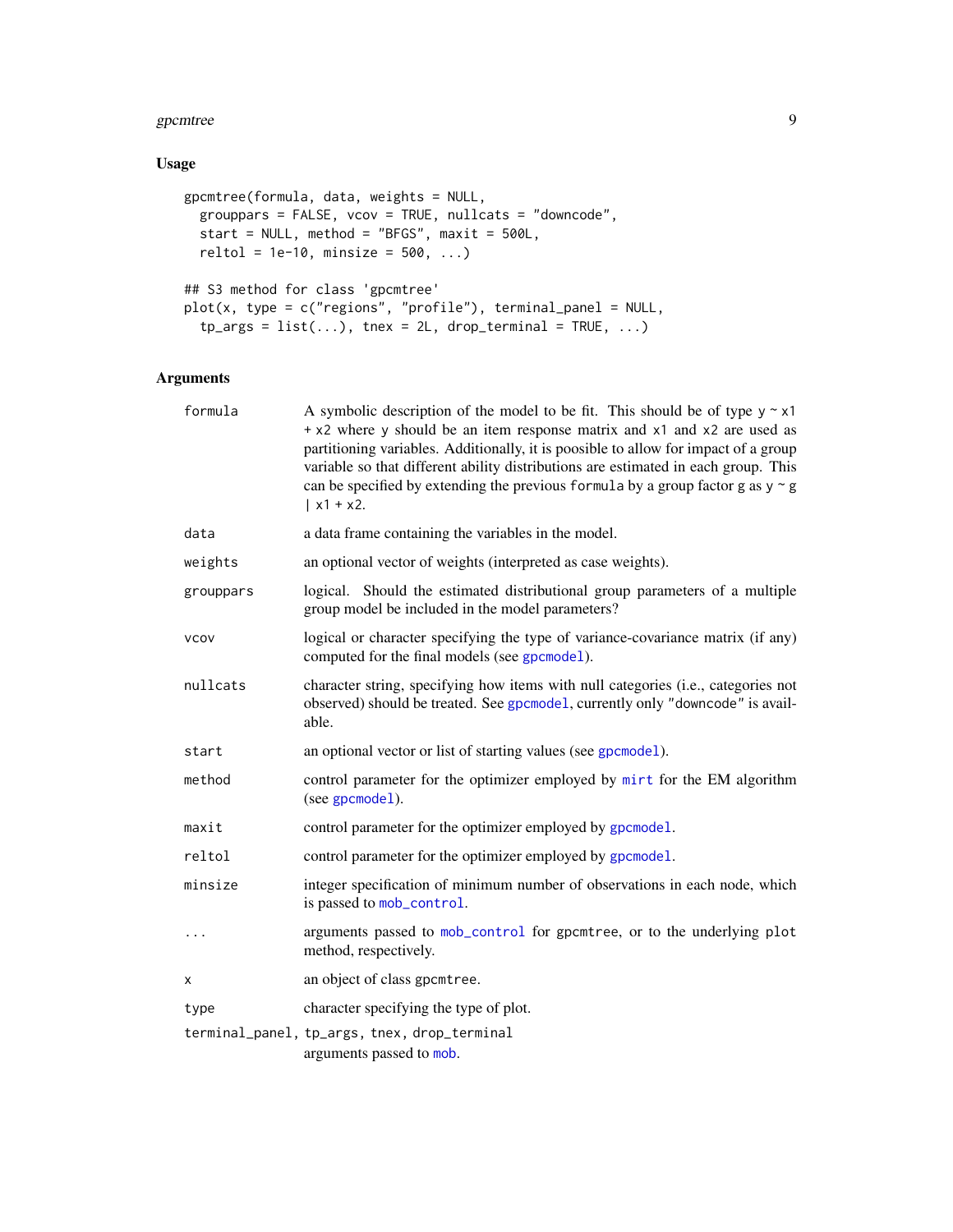# Details

Generalized partial credit model (GPCM) trees are an application of model-based recursive partitioning (implemented in [mob](#page-0-0)) to GPCM models (implemented in [gpcmodel](#page-0-0)).

Various methods are provided for "gpcmtree" objects, most of them inherit their behavior from "modelparty" objects (e.g., print, summary). Additionally, dedicated extractor functions or provided for the different groups of model parameters in each node of the tree: [itempar](#page-0-0) (item parameters), [threshpar](#page-0-0) (threshold parameters), [guesspar](#page-0-0) (guessing parameters), [upperpar](#page-0-0) (upper asymptote parameters).

# Value

An object of S3 class "gpcmtree" inheriting from class "modelparty".

# See Also

[mob](#page-0-0), [plmodel](#page-0-0), [rstree](#page-22-1), [pctree](#page-18-1), [raschtree](#page-20-1), [npltree](#page-15-1)

<span id="page-9-1"></span>

mpttree *MPT Trees*

# Description

Recursive partitioning (also known as trees) based on multinomial processing tree (MPT) models.

### Usage

```
mpttree(formula, data, na.action, cluster, spec, treeid = NULL,
 optimargs = list(control = list(reltol = .Machine$double.eps^(1/1.2),
                                  maxit = 1000)), ...)
```
#### Arguments

| formula                 | a symbolic description of the model to be fit. This should be of type $y \sim x1 + x2$<br>where y should be a matrix of response frequencies and x1 and x2 are used as<br>partitioning variables. |
|-------------------------|---------------------------------------------------------------------------------------------------------------------------------------------------------------------------------------------------|
| data                    | an optional data frame containing the variables in the model.                                                                                                                                     |
| na.action               | a function which indicates what should happen when the data contain NAs, de-<br>faulting to na. pass.                                                                                             |
| cluster                 | optional vector (typically numeric or factor) with a cluster ID to be employed<br>for clustered covariances in the parameter stability tests.                                                     |
| spec, treeid, optimargs |                                                                                                                                                                                                   |
|                         | arguments for the MPT model passed on to mptmodel.                                                                                                                                                |
| $\ddots$ .              | arguments passed to mob_control.                                                                                                                                                                  |

<span id="page-9-0"></span>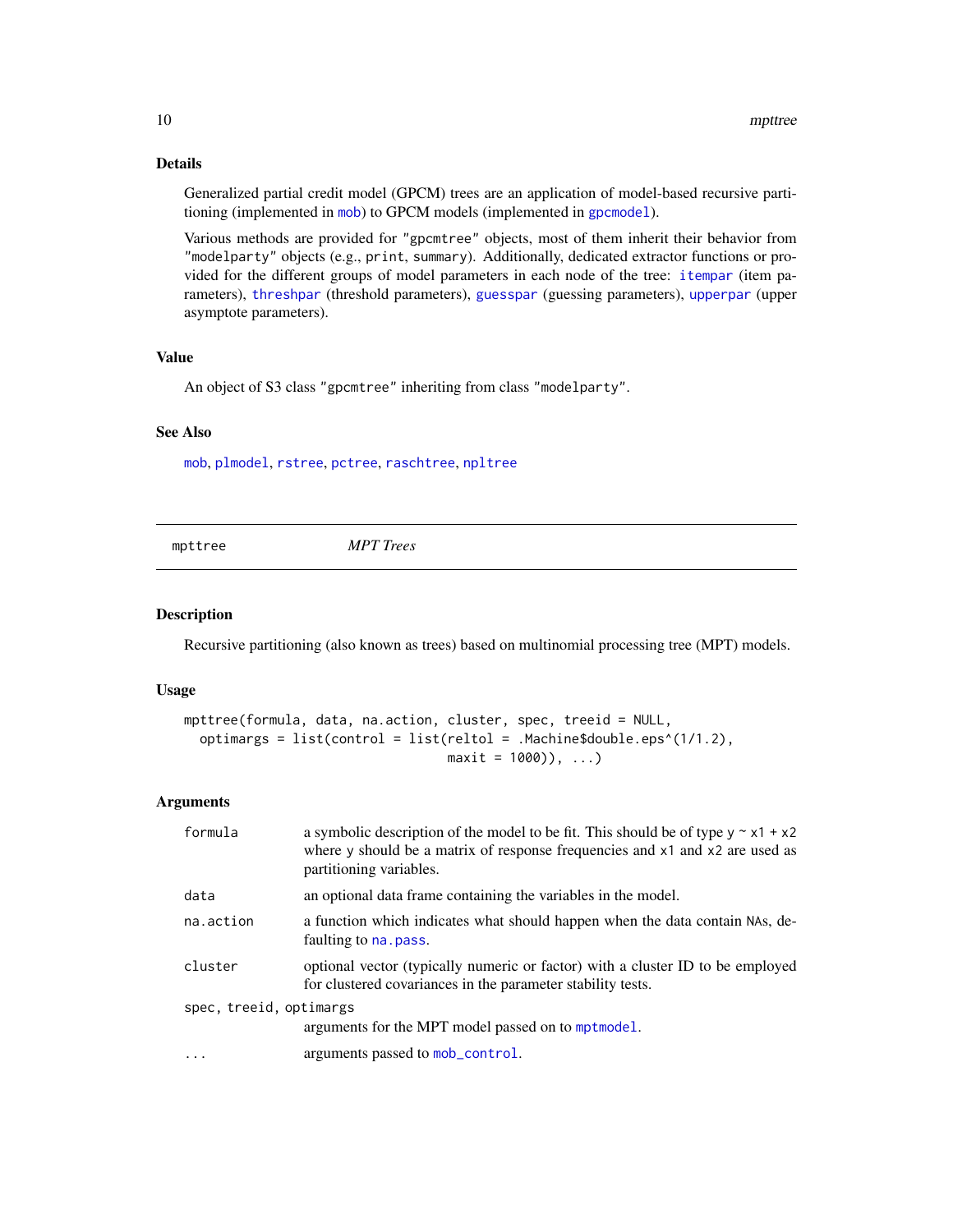#### <span id="page-10-0"></span>mpttree that the contract of the contract of the contract of the contract of the contract of the contract of the contract of the contract of the contract of the contract of the contract of the contract of the contract of t

#### Details

MPT trees (Wickelmaier & Zeileis, 2018) are an application of model-based recursive partitioning (implemented in [mob](#page-0-0)) to MPT models (implemented in [mptmodel](#page-0-0)).

Various methods are provided for "mpttree" objects, most of them inherit their behavior from "mob" objects (e.g., print, summary, etc.). The plot method employs the [node\\_mptplot](#page-12-1) panelgenerating function.

# Value

An object of S3 class "mpttree" inheriting from class "modelparty".

# References

Wickelmaier F, Zeileis A (2018). Using Recursive Partitioning to Account for Parameter Heterogeneity in Multinomial Processing Tree Models. *Behavior Research Methods*, 50(3), 1217–1233. [doi:10.3758/s134280170937z](https://doi.org/10.3758/s13428-017-0937-z)

# See Also

[mob](#page-0-0), [mptmodel](#page-0-0).

```
o \leftarrow options(digits = 4)
## Source Monitoring data
data("SourceMonitoring", package = "psychotools")
## MPT tree
sm\_tree \leq mpttree(y \sim sources + gender + age, data = SourceMonitoring,spec = mptspec("SourceMon", .restr = list(d1 = d, d2 = d)))plot(sm_tree, index = c("D1", "D2", "d", "b", "g"))
## extract parameter estimates
coef(sm_tree)
## parameter instability tests in root node
if(require("strucchange")) sctest(sm_tree, node = 1)
## storage and retrieval deficits in psychiatric patients
data("MemoryDeficits", package = "psychotools")
MemoryDeficits$trial <- ordered(MemoryDeficits$trial)
## MPT tree
sr\_tree \leftarrow mptree(cbind(E1, E2, E3, E4) \sim trial + group,data = MemoryDeficits, cluster = ID, spec = mptspec("SR2"), alpha = 0.1)
## extract parameter estimates
coef(sr_tree)
options(digits = o$digits)
```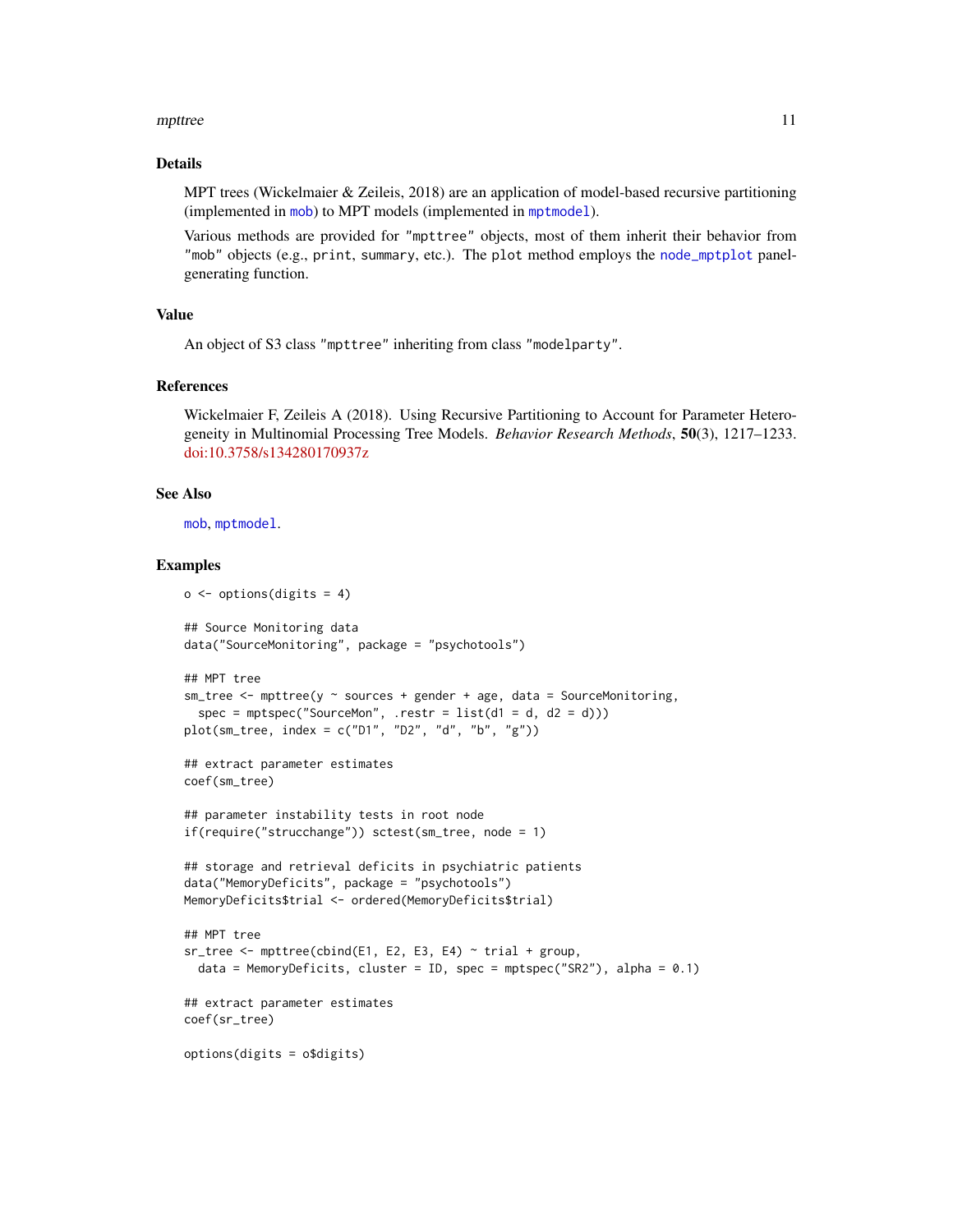<span id="page-11-1"></span><span id="page-11-0"></span>

Panel-generating function for visualizing the worth parameters from the nodes in Bradley-Terry tree models.

#### Usage

```
node_btplot(mobobj, id = TRUE,
 worth = TRUE, names = TRUE, abbreviate = TRUE, index = TRUE, ref = TRUE,
 col = "black", refcol = "lightgray", bg = "white", cex = 0.5, pch = 19,
 xscale = NULL, yscale = NULL, ylines = 1.5)
```
# Arguments

| mobobi         | an object of class "mob" based on Bradley-Terry models fitted by btmodel.                                                                                                                                 |
|----------------|-----------------------------------------------------------------------------------------------------------------------------------------------------------------------------------------------------------|
| id             | logical. Should the node ID be displayed?                                                                                                                                                                 |
| worth          | logical. Should worth parameters (or their logs) be visualized?                                                                                                                                           |
| names          | logical. Should the names for the objects be displayed?                                                                                                                                                   |
| abbreviate     | logical or numeric. Should object names be abbreviated? If numeric this con-<br>trols the length of the abbreviation.                                                                                     |
| index          | logical. Should different indexes for different stimuli be used?                                                                                                                                          |
| ref            | logical. Should a horizontal line for the reference level be drawn? Alternatively,<br>ref can also be numeric or character to employ a reference level different from<br>that stored in the model object. |
| col, cex, pch  | graphical appearance of plotting symbols.                                                                                                                                                                 |
| refcol         | line color for reference line (if ref).                                                                                                                                                                   |
| bg             | color for background filling.                                                                                                                                                                             |
| xscale, yscale | x and y axis limits.                                                                                                                                                                                      |
| ylines         | numeric. Number of lines used for y-axis labels.                                                                                                                                                          |

# Details

The panel-generating function node\_btplot is called by the plot method for "bttree" objects and does not have to be called by the user directly.

# Value

A panel function which can be supplied to the plot method for "mob" objects.

# See Also

[bttree](#page-1-1)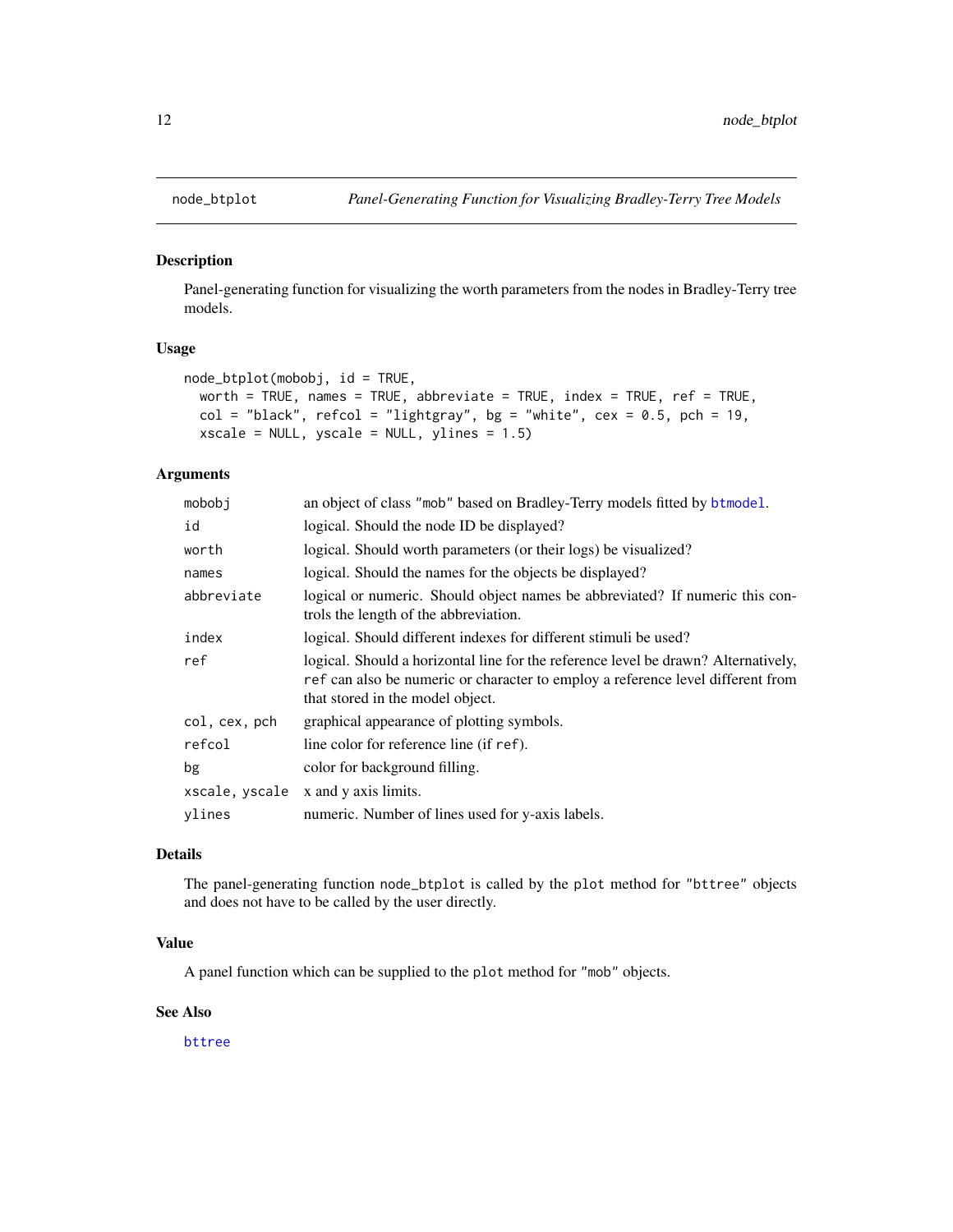<span id="page-12-1"></span><span id="page-12-0"></span>

Panel-generating function for visualizing the model parameters from the nodes in MPT tree models.

# Usage

```
node_mptplot(mobobj, id = TRUE,
 names = TRUE, abbreviate = TRUE, index = TRUE, ref = TRUE,
  col = "black", linecol = "lightgray", bg = "white", cex = 0.5, pch = 19,xscale = NULL, yscale = c(0, 1), ylines = 1.5)
```
# Arguments

| mobobi         | an object of class "mob" based on MPT models fitted by mptmodel.                                                                                    |
|----------------|-----------------------------------------------------------------------------------------------------------------------------------------------------|
| id             | logical. Should the node ID be displayed?                                                                                                           |
| names          | logical or character. Should the names for the parameters be displayed? If<br>character, this sets the names.                                       |
| abbreviate     | logical or numeric. Should parameter names be abbreviated? If numeric this<br>controls the length of the abbreviation.                              |
| index          | logical or character. Should different indexes for different parameters be used?<br>If character, this controls the order of labels given in names. |
| ref            | logical. Should a horizontal line for the reference level be drawn?                                                                                 |
| col, cex, pch  | graphical appearance of plotting symbols.                                                                                                           |
| linecol        | line color for reference line (if ref).                                                                                                             |
| bg             | color for background filling.                                                                                                                       |
| xscale, yscale | x and y axis limits.                                                                                                                                |
| vlines         | numeric. Number of lines used for y-axis labels.                                                                                                    |
|                |                                                                                                                                                     |

# Details

The panel-generating function node\_mptplot is called by the plot method for "mpttree" objects and does not have to be called by the user directly.

# Value

A panel function which can be supplied to the plot method for "mob" objects.

### See Also

[mpttree](#page-9-1)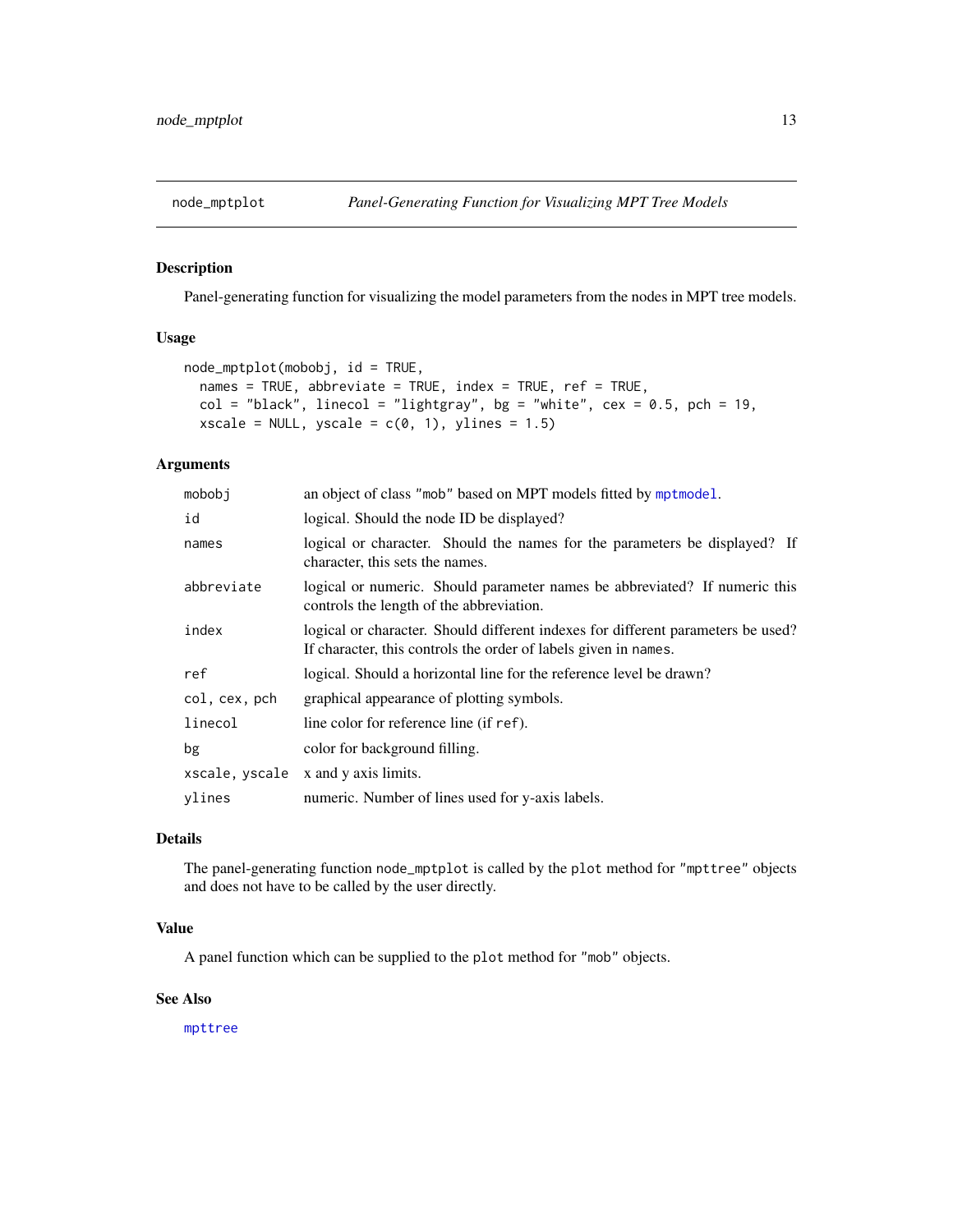<span id="page-13-1"></span><span id="page-13-0"></span>

Panel-generating function for visualizing profiles (points and lines) of the parameters from the nodes in IRT tree models.

# Usage

```
node_profileplot(
  mobobj,
 what = c("items", "thresholds", "discriminations"),
 parg = list(type = NULL, ref = NULL, alias = TRUE),
  id = TRUE,
  names = FALSE,
  abbreviate = TRUE,
  index = TRUE,ref = TRUE,col = "black",
 border = col,linecol = "black",
  refcol = "lightgray",
 bg = "white",cex = 0.5,
  pch = 21,
  xscale = NULL,
 yscale = NULL,
 ylines = 2,
  ...
)
```
# Arguments

| mobobj     | an object of class "npltree" or class "mob" fitted by npltree                                                                                                                                                              |
|------------|----------------------------------------------------------------------------------------------------------------------------------------------------------------------------------------------------------------------------|
| what       | specifying the type of parameters to be plotted                                                                                                                                                                            |
| parg       | supplementary arguments for "what"                                                                                                                                                                                         |
| id         | logical. Should the node ID be displayed?                                                                                                                                                                                  |
| names      | logical or character. If TRUE, the names of the items are displayed on the x-axis.<br>If FALSE, numbers of items are shown. Alternatively a character vector of the<br>same length as the number of items can be supplied. |
| abbreviate | logical. Should item names be abbreviated? If numeric this controls the length<br>of the abbreviation.                                                                                                                     |
| index      | logical. Should different indexes for different items be used?                                                                                                                                                             |
| ref        | logical. Should a horizontal line for the reference level be drawn?                                                                                                                                                        |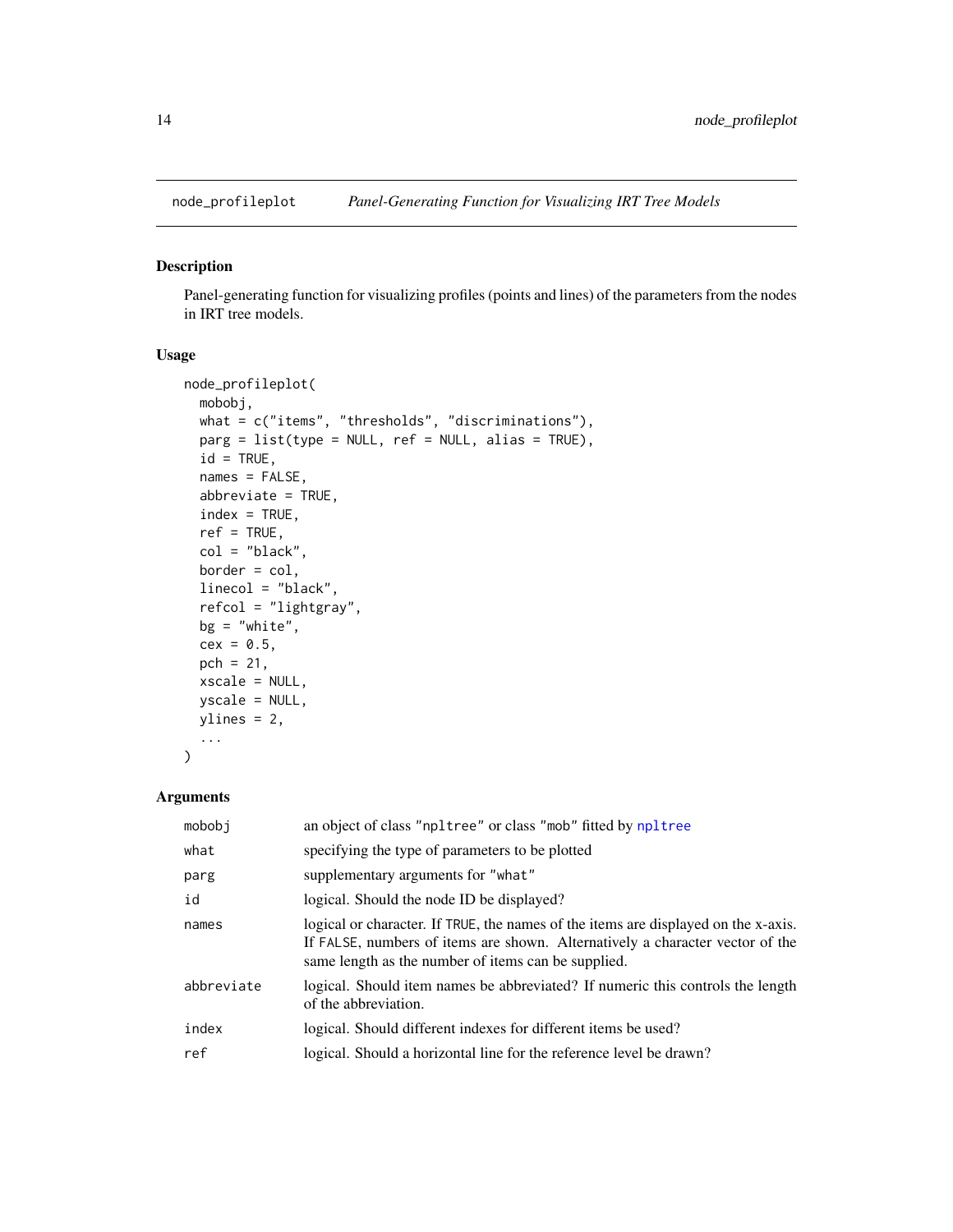# <span id="page-14-0"></span>node\_regionplot 15

| col, border, pch, cex |                                                                                                        |
|-----------------------|--------------------------------------------------------------------------------------------------------|
|                       | graphical appearance of plotting symbols.                                                              |
| linecol, refcol       |                                                                                                        |
|                       | character, specifying the line color to use for the profile lines and reference line,<br>respectively. |
| bg                    | color for background filling.                                                                          |
| xscale, yscale        | x and y axis limits.                                                                                   |
| vlines                | numeric. Number of lines used for y-axis labels.                                                       |
| $\ddotsc$             | further arguments currently not used.                                                                  |

# Details

The panel-generating function node\_regionplot is called by the plot method of "gpcmtree" object by default and does not have to be called by the user directly. See [regionplot](#page-0-0) for details and references of the drawn region plots and possible values and their meaning for the argument type (taken by node\_regionplot).

# Value

A panel function which can be supplied to the plot method for "npltree" objects or "mob" objects fitted by [npltree](#page-15-1) or [gpcmtree](#page-7-1).

<span id="page-14-1"></span>node\_regionplot *Panel-Generating Function for Visualizing IRT Tree Models*

# Description

Panel-generating function for visualizing the regions of expected item responses across abilities (via shaded rectangles) based on the parameters from the nodes in IRT tree models.

# Usage

```
node_regionplot(
 mobobj,
  names = FALSE,
  abbreviate = TRUE,
  type = c("mode", "median", "mean"),ref = NULL,
  ylim = NULL,
  off = 0.1,col_fun = gray.colors,
  bg = "white",
  uo_show = TRUE,
  uo\_col = "red",u_0_lty = 2,
  uo_lwd = 1.25,
  ylines = 2
)
```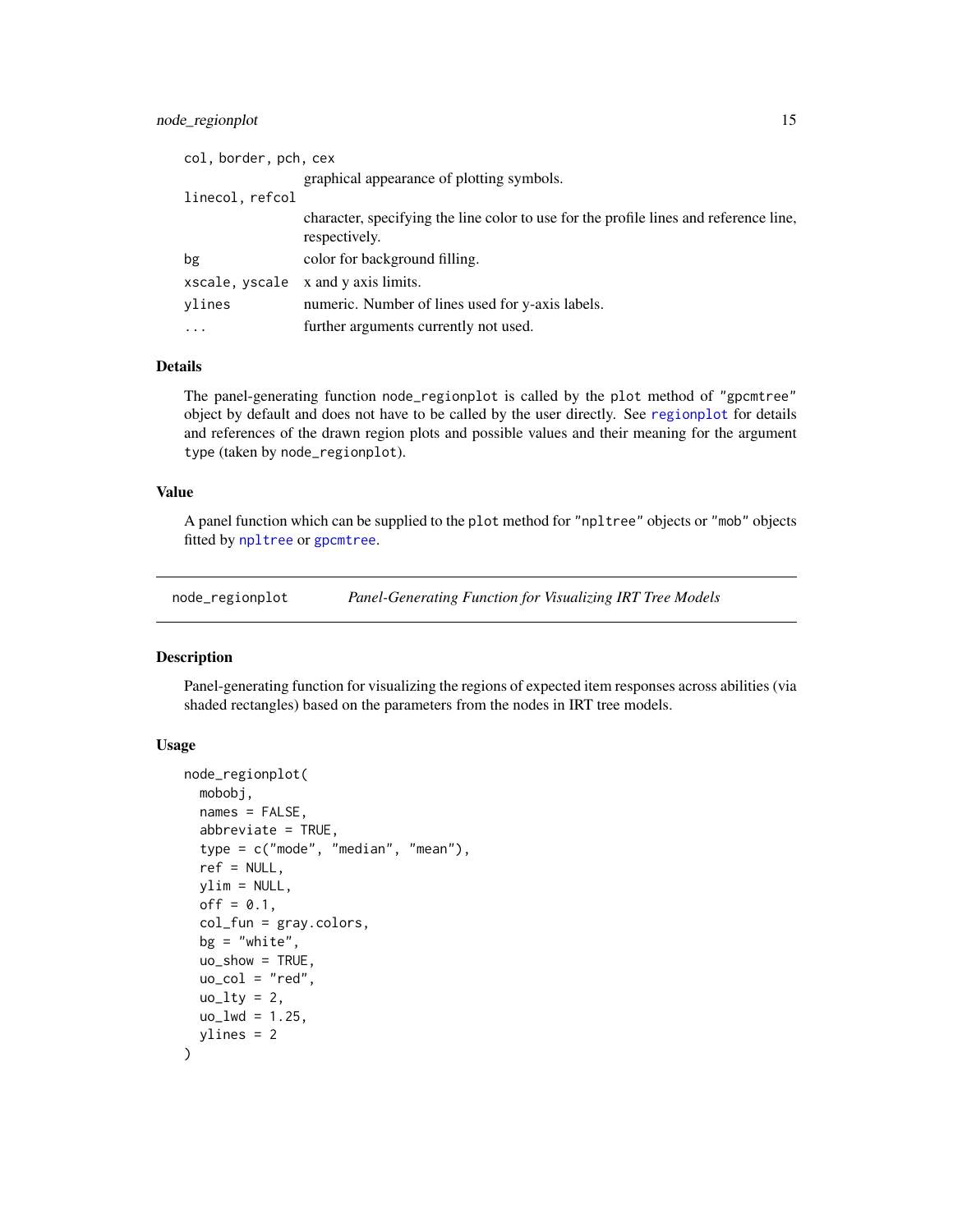# <span id="page-15-0"></span>Arguments

| mobobj     | an object of class "npltree" or class "mob" fitted by npltree                                                                                                                                                                    |
|------------|----------------------------------------------------------------------------------------------------------------------------------------------------------------------------------------------------------------------------------|
| names      | logical or character. If TRUE, the names of the items are displayed on the x-axis.<br>If FALSE, numbers of items are shown. Alternatively a character vector of the<br>same length as the number of items can be supplied.       |
| abbreviate | logical. Should item names be abbreviated? If numeric this controls the length<br>of the abbreviation.                                                                                                                           |
| type       | character, specifying which type of threshold parameters are to be used to mark<br>the category regions per item in the plot (see regionplot for details).                                                                       |
| ref        | a vector of labels or position indices of item parameters which should be used as<br>restriction/for normalization. If NULL (the default), all items are used (sum zero<br>restriction). See threshpar for more details.         |
| ylim       | y axis limits                                                                                                                                                                                                                    |
| off        | numeric, the distance (in scale units) between two item rectangles.                                                                                                                                                              |
| $col_fun$  | function. Function to use for creating the color palettes for the rectangles. Per<br>default gray.colors is used. Be aware that col_fun should accept as first<br>argument an integer specifying the number of colors to create. |
| bg         | color for background filling.                                                                                                                                                                                                    |
| uo_show    | logical. If set to TRUE (the default), disordered absolute item threshold parame-<br>ters are indicated by a horizontal line (only if type is set to "mode").                                                                    |
| uo_col     | character, color of indication lines (if uo_show).                                                                                                                                                                               |
| $uo_l$     | numeric. Line typ of indication lines (if uo_show).                                                                                                                                                                              |
| uo_lwd     | numeric. Line width of indication lines (if uo_show).                                                                                                                                                                            |
| ylines     | numeric. Number of lines used for y-axis labels.                                                                                                                                                                                 |

# Value

A panel function which can be supplied to the plot method for "npltree" objects or "mob" objects fitted by [npltree](#page-15-1).

<span id="page-15-1"></span>npltree *Parametric Logisitic (n-PL) IRT Model Trees*

# Description

Recursive partitioning (also known as trees) based on parametric logistic (n-PL) item response theory (IRT) models for global testing of differential item functioning (DIF).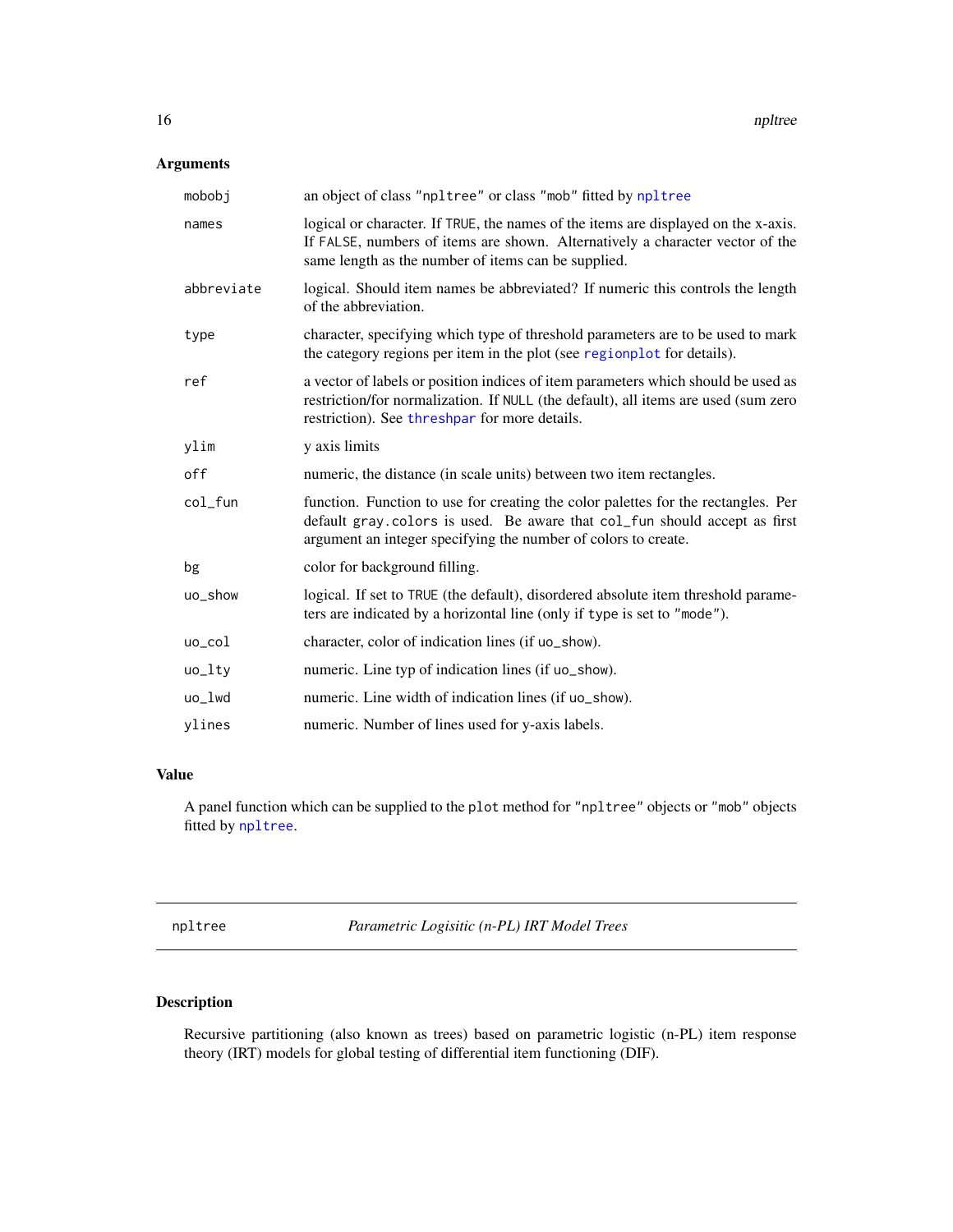#### <span id="page-16-0"></span>npltree that the contract of the contract of the contract of the contract of the contract of the contract of the contract of the contract of the contract of the contract of the contract of the contract of the contract of t

# Usage

```
npltree(formula, data, type = c("Rasch", "1PL", "2PL", "3PL", "3PLu", "4PL"),
  start = NULL, weights = NULL, grouppars = FALSE,
 vcov = TRUE, method = "BFGS", maxit = 500L,reltol = 1e-10, deriv = "sum", hessian = TRUE,
 full = TRUE, minsize = NULL, ...## S3 method for class 'npltree'
```

```
plot(x, type = c("profile", "regions"), terminal_panel = NULL,
  tp_{args} = list(...), tnex = 2L, drop_terminal = TRUE, ...)
```
# Arguments

| formula     | A symbolic description of the model to be fit. This should be of type $y \sim x1 +$<br>x2 where y should be an item response matrix and x1 and x2 are used as parti-<br>tioning variables. For the models estimated using marginal maximum likelihood<br>(MML), it is additionally poosible to allow for impact of a group variable so that<br>different ability distributions are estimated in each group. This can be specified<br>by extending the previous formula by a group factor g as $y \sim g / x1 + x2$ . |
|-------------|----------------------------------------------------------------------------------------------------------------------------------------------------------------------------------------------------------------------------------------------------------------------------------------------------------------------------------------------------------------------------------------------------------------------------------------------------------------------------------------------------------------------|
| data        | a data frame containing the variables in the model.                                                                                                                                                                                                                                                                                                                                                                                                                                                                  |
| type        | character, specifying either the type of IRT model in np1tree (see also np1mode1)<br>or the type of visualization to be used in the plot method, respectively.                                                                                                                                                                                                                                                                                                                                                       |
| start       | an optional vector or list of starting values (see raschmodel or nplmodel).                                                                                                                                                                                                                                                                                                                                                                                                                                          |
| weights     | an optional vector of weights (interpreted as case weights).                                                                                                                                                                                                                                                                                                                                                                                                                                                         |
| grouppars   | logical. Should the estimated distributional group parameters of a multiple-<br>group model be included in the model parameters? (See nplmodel.)                                                                                                                                                                                                                                                                                                                                                                     |
| <b>VCOV</b> | logical or character specifying the type of variance-covariance matrix (if any)<br>computed for the final models when fitted using MML (see nplmodel).                                                                                                                                                                                                                                                                                                                                                               |
| method      | control parameter for the optimizer used by mirt for the EM algorithm when<br>models are fitted using MML (see nplmodel).                                                                                                                                                                                                                                                                                                                                                                                            |
| maxit       | control parameter for the optimizer used by raschmodel or nplmodel (see raschmodel,<br>nplmodel).                                                                                                                                                                                                                                                                                                                                                                                                                    |
| reltol      | control parameter for the optimizer used by raschmodel or nplmodel (see raschmodel,<br>nplmodel).                                                                                                                                                                                                                                                                                                                                                                                                                    |
| deriv       | character. Which type of derivatives should be used for computing gradient<br>and Hessian matrix when fitting Rasch models with the conditional maximum<br>likelihood (CML) method (see raschmodel)?                                                                                                                                                                                                                                                                                                                 |
| hessian     | logical. Should the Hessian be computed for Rasch models fitted with the CML<br>method (see raschmodel)?                                                                                                                                                                                                                                                                                                                                                                                                             |
| full        | logical. Should a full model object be returned for Rasch models fitted with the<br>CML method (see raschmodel)?                                                                                                                                                                                                                                                                                                                                                                                                     |
| minsize     | The minimum number of observations in each node, which is passed to mob_control.<br>If not set, it is 300 for 2PL models and 500 for 3PL, 3PLu, and 4PL models.                                                                                                                                                                                                                                                                                                                                                      |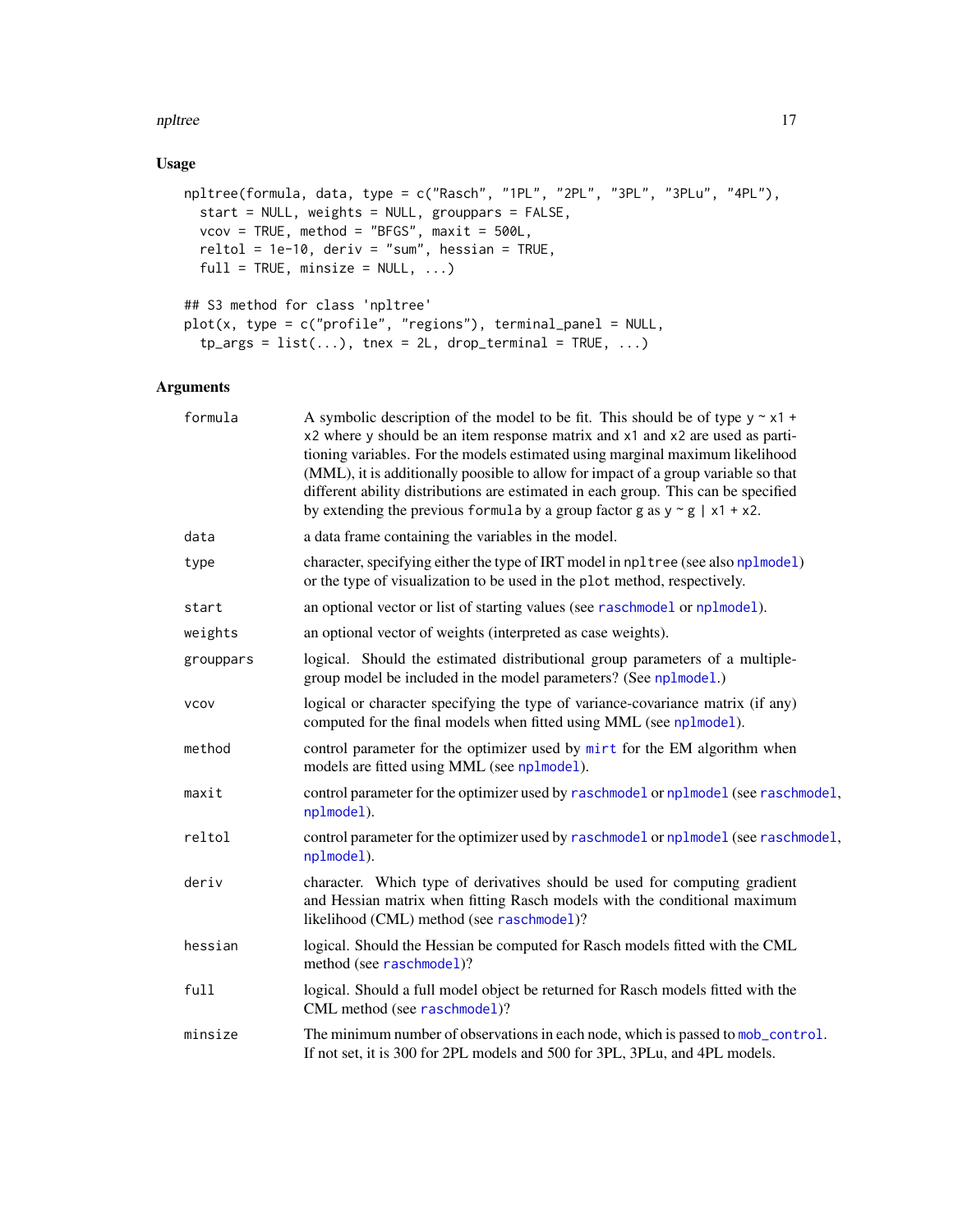<span id="page-17-0"></span>18 npltree

| $\ddotsc$ | arguments passed to mob_control for npltree, and to the underlying plot<br>method. |
|-----------|------------------------------------------------------------------------------------|
| X.        | an object of class npltree.                                                        |
|           | terminal_panel, tp_args, tnex, drop_terminal<br>arguments passed to mob.           |

# Details

Parametric logistic (n-PL) model trees are an application of model-based recursive partitioning (implemented in [mob](#page-0-0)) to item response theory (IRT) models (implemented in [raschmodel](#page-0-0) and [nplmodel](#page-0-0)). While the "Rasch" model is estimated by conditional maximum likelihood (CML) all other n-PL models are estimated by marginal maximum likelihood (MML) via the standard EM algorithm. The latter allow the specification of multiple-group model to capture group impact on the ability distributions.

Various methods are provided for "npltree" objects, most of them inherit their behavior from "modelparty" objects (e.g., print, summary). Additionally, dedicated extractor functions or provided for the different groups of model parameters in each node of the tree: [itempar](#page-0-0) (item parameters), [threshpar](#page-0-0) (threshold parameters), [guesspar](#page-0-0) (guessing parameters), [upperpar](#page-0-0) (upper asymptote parameters).

# Value

An object of S3 class "npltree" inheriting from class "modelparty".

# See Also

[mob](#page-0-0), [nplmodel](#page-0-0), [rstree](#page-22-1), [pctree](#page-18-1), [raschtree](#page-20-1), [gpcmtree](#page-7-1)

```
o \leftarrow options(digits = 4)
# fit a Rasch (1PL) tree on the SPISA data set
library("psychotree")
data("SPISA", package = "psychotree")
nplt \le- npltree(spisa[, 1:9] \sim age + gender + semester + elite + spon,
  data = SPISA, type = "Rasch")
nplt
# visualize
plot(nplt)
# compute summaries of the models fitted in nodes 1 and 2
summary(nplt, 1:2)
options(digits = o$digits)
```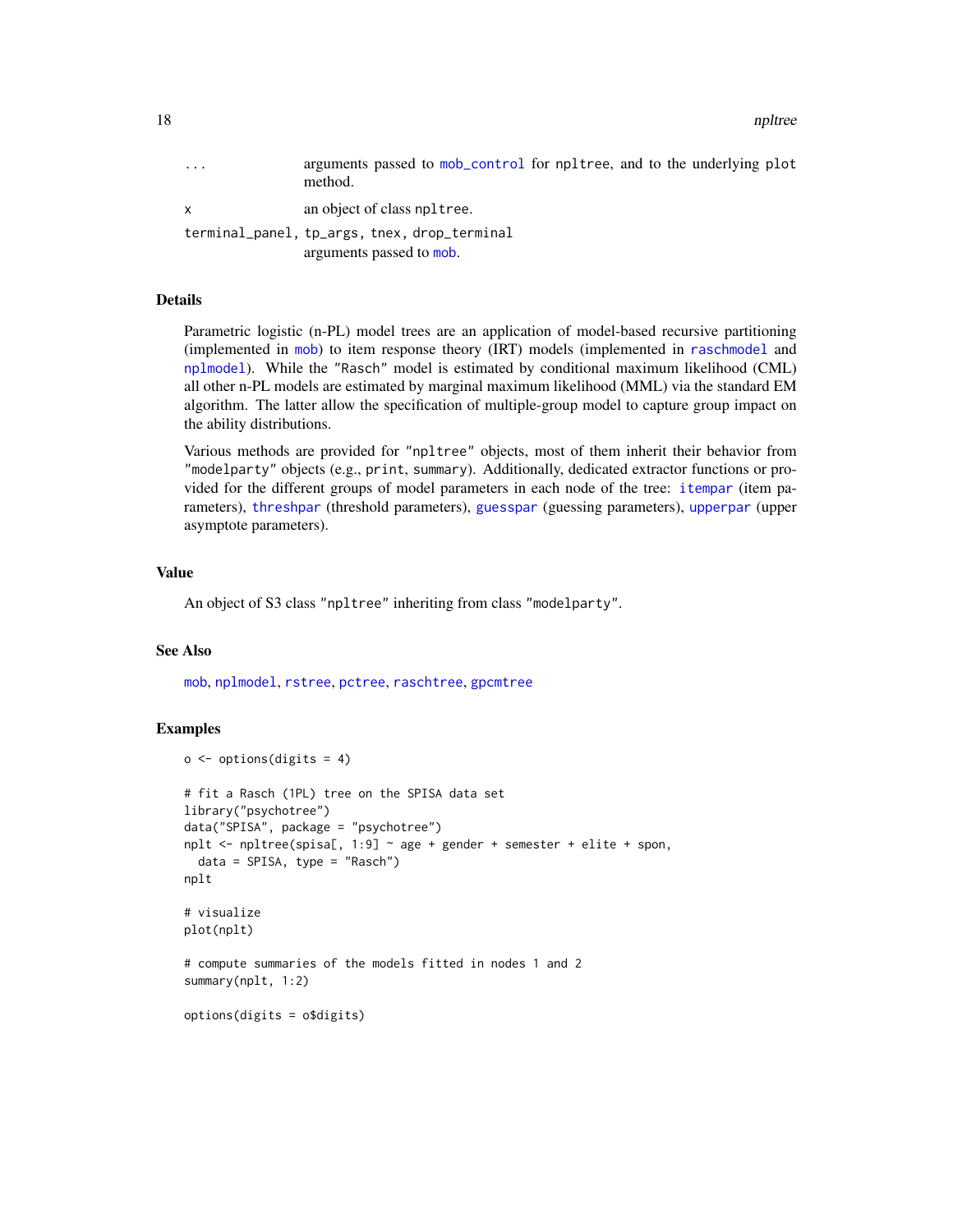<span id="page-18-1"></span><span id="page-18-0"></span>

Recursive partitioning (also known as trees) based on partial credit models.

# Usage

```
pctree(formula, data, na.action, nullcats = c("keep", "downcode", "ignore"),
  reltol = 1e-10, deriv = c("sum", "diff"), maxit = 100L, ...)## S3 method for class 'pctree'
predict(object, newdata = NULL,
  type = c("probability", "cumprobability", "mode", "median", "mean",
    "category-information", "item-information", "test-information", "node"),
 personpar = 0, \ldots)
## S3 method for class 'pctree'
plot(x, type = c("regions", "profile"), terminal\_panel = NULL,tp_{args} = list(...), tnex = 2L, drop_terminal = TRUE, ...)
```
# Arguments

| formula       | A symbolic description of the model to be fit. This should be of type $y \sim x1 +$<br>x2 where y should be a matrix with items in the columns and observations in the<br>rows and x1 and x2 are used as partitioning variables.     |
|---------------|--------------------------------------------------------------------------------------------------------------------------------------------------------------------------------------------------------------------------------------|
| data          | a data frame containing the variables in the model.                                                                                                                                                                                  |
| na.action     | a function which indicates what should happen when the data contain missing<br>values (NAs).                                                                                                                                         |
| nullcats      | character. How null categories should be treated. See pcmodel for details.                                                                                                                                                           |
| deriv         | character. If "sum" (the default), the first derivatives of the elementary sym-<br>metric functions are calculated with the sum algorithm. Otherwise ("diff") the<br>difference algorithm (faster but numerically unstable) is used. |
| reltol, maxit | arguments passed via pcmodel to optim.                                                                                                                                                                                               |
|               | arguments passed to the underlying functions, i.e., to mob_control for pctree,<br>and to the underlying predict and plot methods, respectively.                                                                                      |
| object, x     | an object of class "raschtree".                                                                                                                                                                                                      |
| newdata       | optional data frame with partitioning variables for which predictions should be<br>computed. By default the learning data set is used.                                                                                               |
| type          | character specifying the type of predictions or plot. For the predict method,<br>either just the ID of the terminal "node" can be predicted or some property of<br>the model at a given person parameter (specified by personpar).   |
| personpar     | numeric person parameter (of length 1) at which the predictions are evaluated.<br>terminal_panel, tp_args, tnex, drop_terminal<br>arguments passed to plot.modelparty/plot.party.                                                    |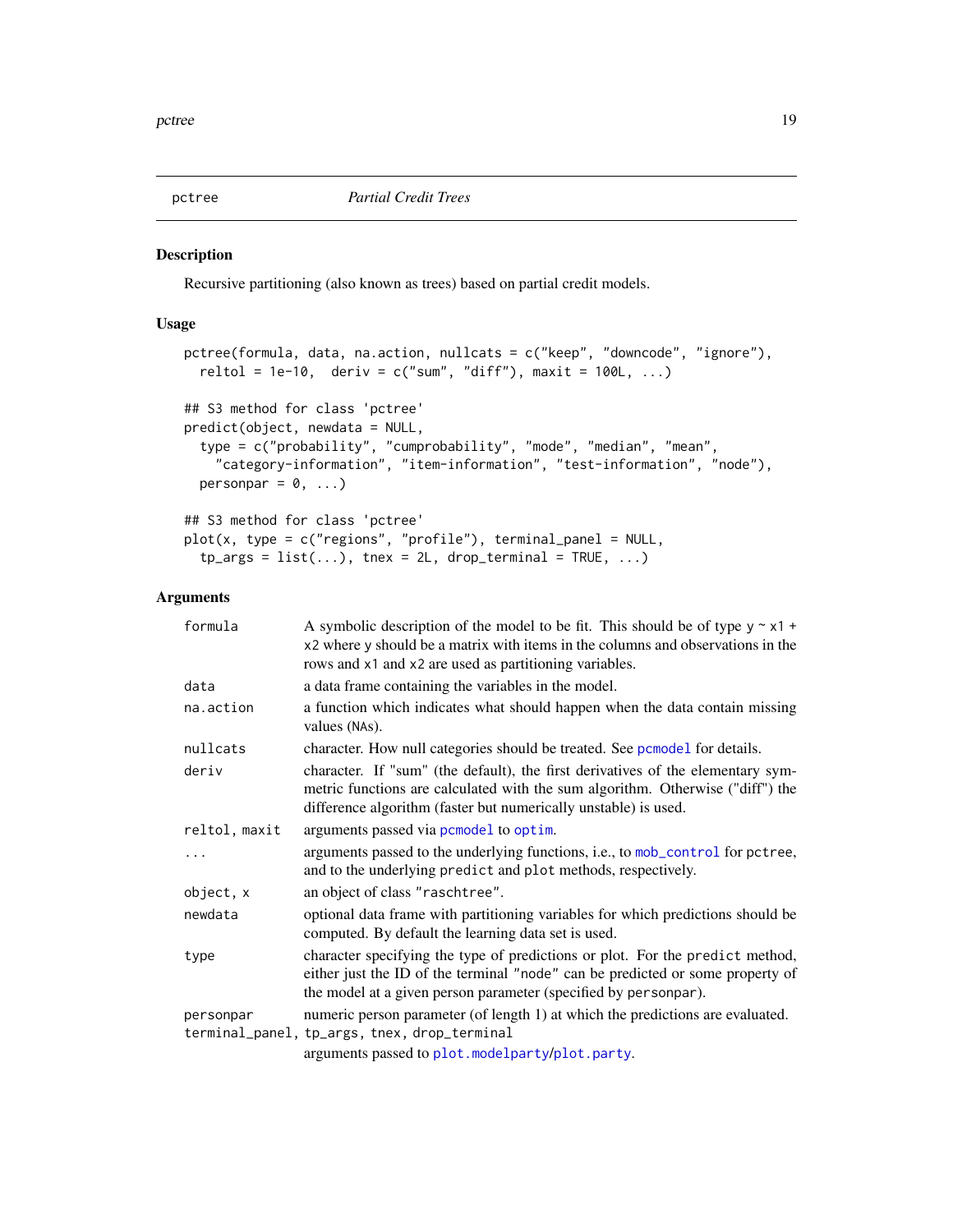# Details

Partial credit trees are an application of model-based recursive partitioning (implemented in [mob](#page-0-0)) to partial credit models (implemented in [pcmodel](#page-0-0)).

Various methods are provided for "pctree" objects, most of them inherit their behavior from "modelparty" objects (e.g., print, summary, etc.). For the PCMs in the nodes of a tree, coef extracts all item and threshold parameters except those restricted to be zero. itempar and threshpar extract all item and threshold parameters (including the restricted ones). The plot method by default employs the [node\\_regionplot](#page-14-1) panel-generating function and the [node\\_profileplot](#page-13-1) panelgenerating function is provided as an alternative.

# Value

An object of S3 class "pctree" inheriting from class "modelparty".

#### References

Komboz B, Zeileis A, Strobl C (2018). Tree-Based Global Model Tests for Polytomous Rasch Models. *Educational and Psychological Measurement*, 78(1), 128–166. [doi:10.1177/0013164416664394](https://doi.org/10.1177/0013164416664394)

#### See Also

[mob](#page-0-0), [pcmodel](#page-0-0), [rstree](#page-22-1), [raschtree](#page-20-1)

 $o \leftarrow$  options(digits = 4)

```
## verbal aggression data from package psychotools
data("VerbalAggression", package = "psychotools")
## use response to the second other-to-blame situation (train)
VerbalAggression$s2 <- VerbalAggression$resp[, 7:12]
## exclude subjects who only scored in the highest or the lowest categories
VerbalAggression <- subset(VerbalAggression, rowSums(s2) > 0 & rowSums(s2) < 12)
## fit partial credit tree model
pct <- pctree(s2 ~ anger + gender, data = VerbalAggression)
## print tree (with and without parameters)
print(pct)
print(pct, FUN = function(x) " *")## show summary for terminal panel nodes
summary(pct)
## visualization
plot(pct, type = "regions")
plot(pct, type = "profile")
## extract item and threshold parameters
```
<span id="page-19-0"></span>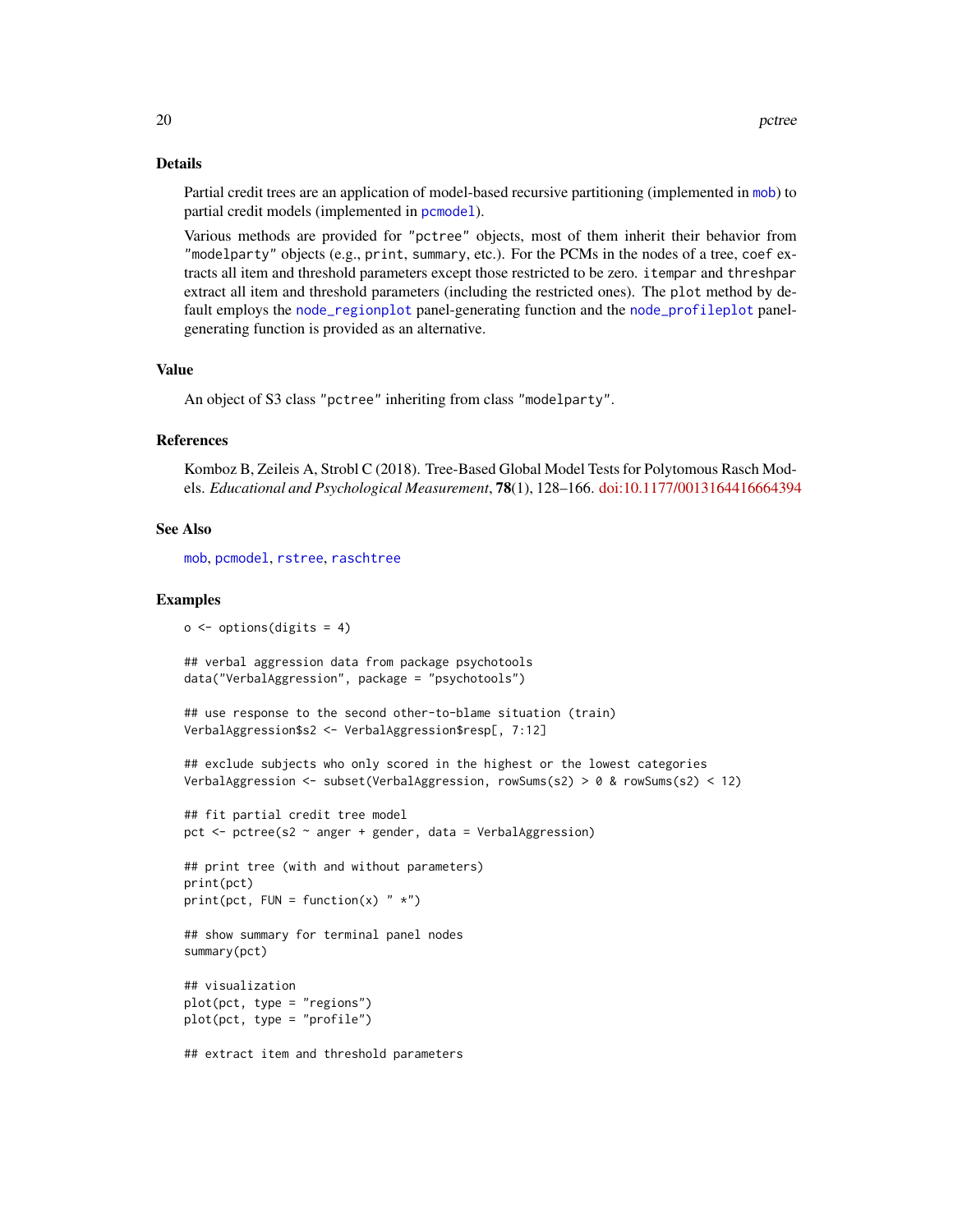#### <span id="page-20-0"></span>raschtree 21

```
coef(pct)
itempar(pct)
threshpar(pct)
## inspect parameter stability tests in the splitting node
if(require("strucchange")) sctest(pct, node = 1)
options(digits = o$digits)
## partial credit tree on artificial data from Komboz et al. (2018)
data("DIFSimPC", package = "psychotree")
pct2 <- pctree(resp ~ gender + age + motivation, data = DIFSimPC)
plot(pct2, ylim = c(-4.5, 4.5), names = paste("I", 1:8))
```
<span id="page-20-1"></span>raschtree *Rasch Trees*

# Description

Recursive partitioning (also known as trees) based on Rasch models.

# Usage

```
raschtree(formula, data, na.action,
  reltol = 1e-10, deriv = c("sum", "diff", "numeric"), maxit = 100L,...)
## S3 method for class 'raschtree'
predict(object, newdata = NULL,
  type = c("probability", "cumprobability", "mode", "median", "mean",
    "category-information", "item-information", "test-information", "node"),
 personpar = 0, \ldots)
## S3 method for class 'raschtree'
plot(x, type = c("profile", "regions"), terminal\_panel = NULL,tp_{args} = list(...), tnex = 2L, drop_terminal = TRUE, ...)
```
# Arguments

| formula   | A symbolic description of the model to be fit. This should be of type $y \sim x1 +$<br>x2 where y should be a binary 0/1 item response matrix and x1 and x2 are used<br>as partitioning variables. |
|-----------|----------------------------------------------------------------------------------------------------------------------------------------------------------------------------------------------------|
| data      | a data frame containing the variables in the model.                                                                                                                                                |
| na.action | a function which indicates what should happen when the data contain missing<br>values (NAs).                                                                                                       |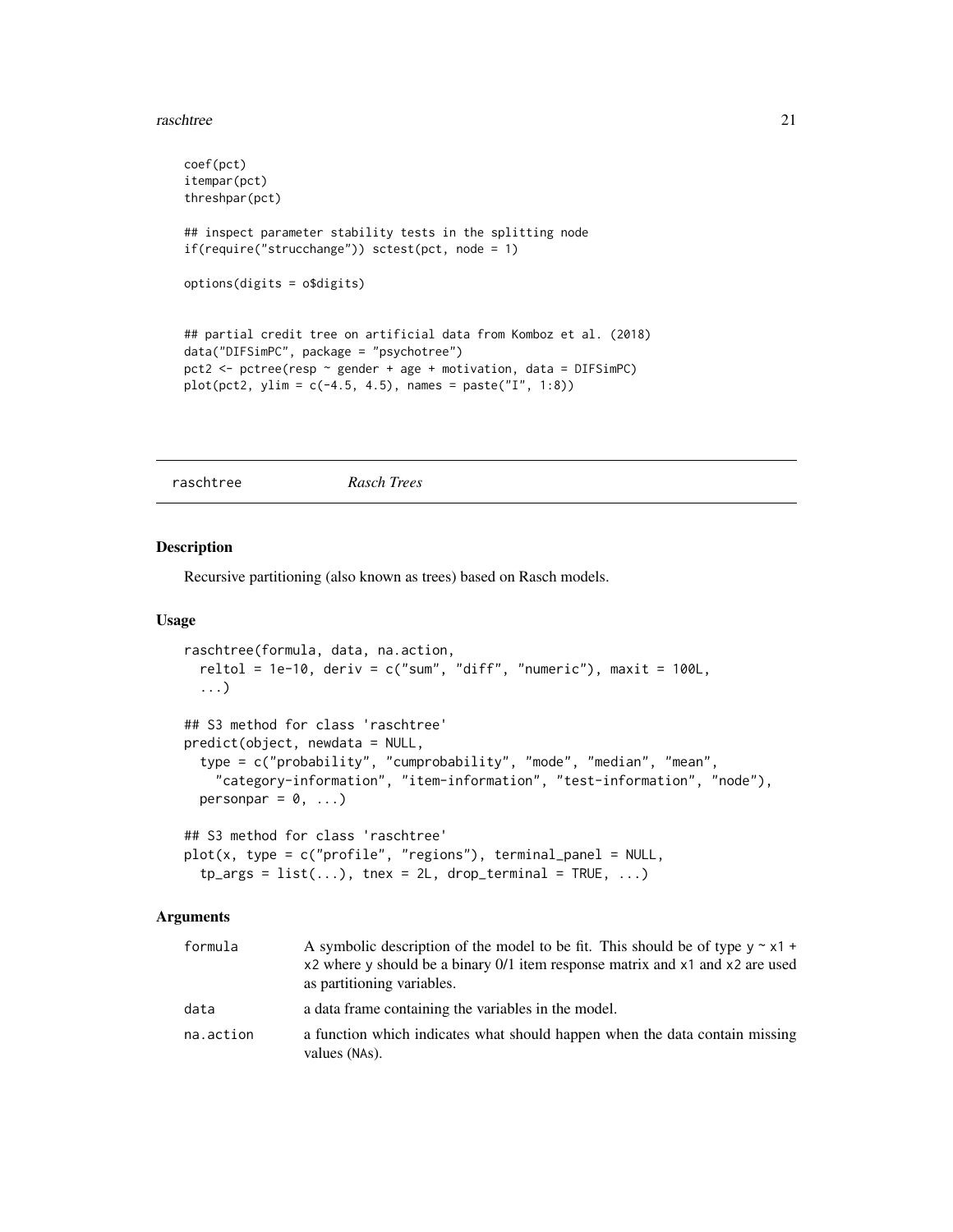<span id="page-21-0"></span>

| character. Which type of derivatives should be used for computing gradient<br>and Hessian matrix? Analytical with sum algorithm ("sum"), analytical with<br>difference algorithm ("diff", faster but numerically unstable), or numerical.<br>Passed to raschmodel. |
|--------------------------------------------------------------------------------------------------------------------------------------------------------------------------------------------------------------------------------------------------------------------|
| arguments passed via raschmodel to optim.                                                                                                                                                                                                                          |
| arguments passed to the underlying functions, i.e., to mob_control for raschtree,<br>and to the underlying predict and plot methods, respectively.                                                                                                                 |
| an object of class "raschtree".                                                                                                                                                                                                                                    |
| optional data frame with partitioning variables for which predictions should be<br>computed. By default the learning data set is used.                                                                                                                             |
| character specifying the type of predictions or plot. For the predict method,<br>either just the ID of the terminal "node" can be predicted or some property of<br>the model at a given person parameter (specified by personpar).                                 |
| numeric person parameter (of length 1) at which the predictions are evaluated.                                                                                                                                                                                     |
| terminal_panel, tp_args, tnex, drop_terminal<br>arguments passed to plot.modelparty/plot.party.                                                                                                                                                                    |
|                                                                                                                                                                                                                                                                    |

# Details

Rasch trees are an application of model-based recursive partitioning (implemented in [mob](#page-0-0)) to Rasch models (implemented in [raschmodel](#page-0-0)).

Various methods are provided for "raschtree" objects, most of them inherit their behavior from "modelparty" objects (e.g., print, summary, etc.). For the Rasch models in the nodes of a tree, coef extracts all item parameters except the first one which is always restricted to be zero. itempar extracts all item parameters (including the first one) and by default restricts their sum to be zero (but other restrictions can be used as well). The plot method by default employs the [node\\_profileplot](#page-13-1) panel-generating function and the [node\\_regionplot](#page-14-1) panel-generating function is provided as an alternative.

Rasch tree models are introduced in Strobl et al. (2015), whose analysis for the [SPISA](#page-25-1) data is replicated in vignette("raschtree", package = "psychotree"). Their illustration employing artificial data is replicated below.

# Value

An object of S3 class "raschtree" inheriting from class "modelparty".

# References

Strobl C, Kopf J, Zeileis A (2015). Rasch Trees: A New Method for Detecting Differential Item Functioning in the Rasch Model. *Psychometrika*, 80(2), 289–316. [doi:10.1007/s1133601393883](https://doi.org/10.1007/s11336-013-9388-3)

# See Also

[mob](#page-0-0), [raschmodel](#page-0-0), [rstree](#page-22-1), [pctree](#page-18-1)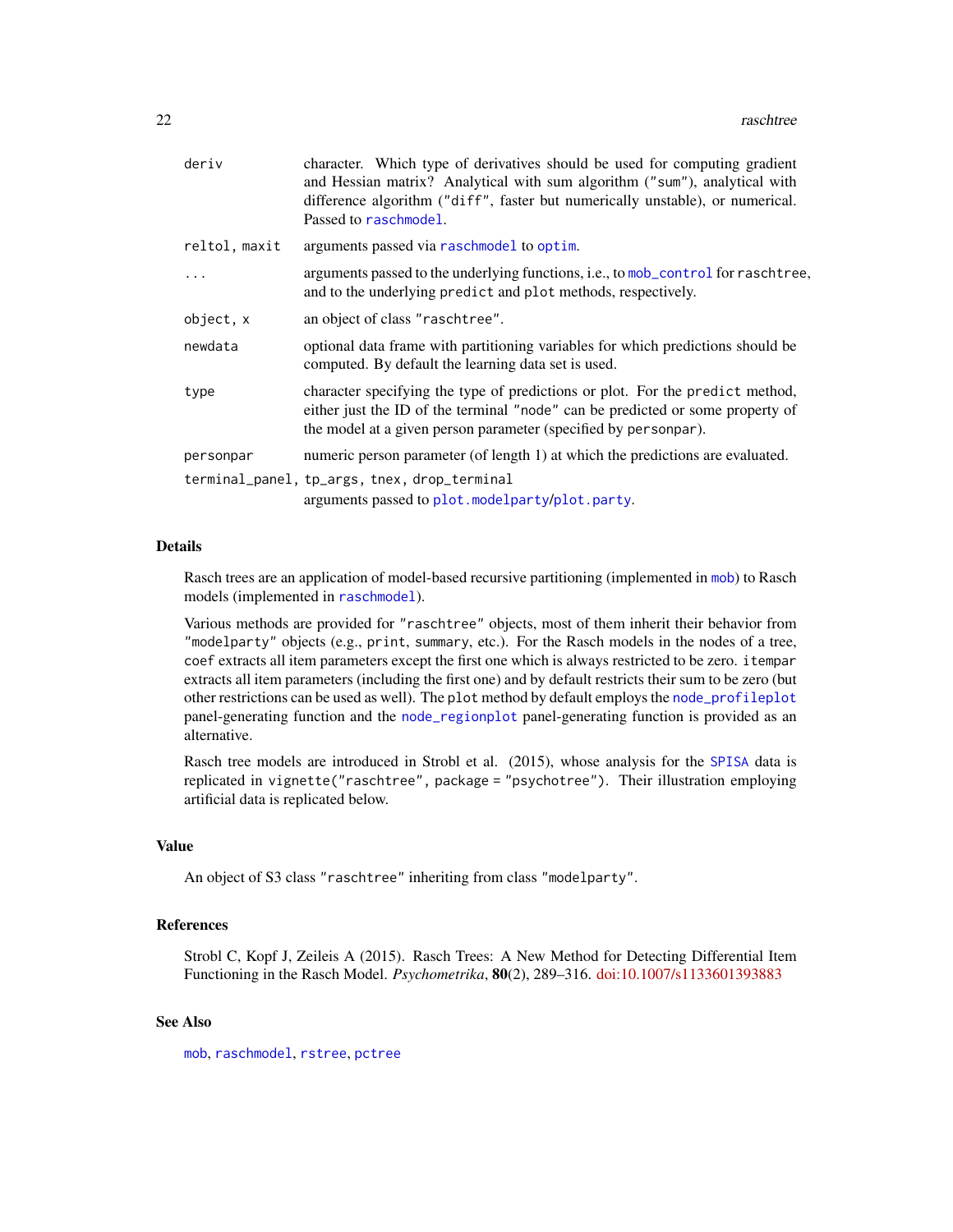#### <span id="page-22-0"></span>rstree 23

# Examples

```
o \leftarrow options(digits = 4)
## artificial data
data("DIFSim", package = "psychotree")
## fit Rasch tree model
rt <- raschtree(resp ~ age + gender + motivation, data = DIFSim)
plot(rt)
## extract item parameters
itempar(rt)
## inspect parameter stability tests in all splitting nodes
if(require("strucchange")) {
set(rt, node = 1)sctest(rt, node = 2)
}
## highlight items 3 and 14 with DIF
ix \leq rep(1, 20)ix[c(3, 14)] < -2plot(rt, ylines = 2.5, cex = c(0.4, 0.8)[ix],pch = c(19, 19)[ix], col = gray(c(0.5, 0))[ix])options(digits = o$digits)
```
<span id="page-22-1"></span>

rstree *Rating Scale Trees*

#### **Description**

Recursive partitioning (also known as trees) based on rating scale models.

#### Usage

```
rstree(formula, data, na.action, reltol = 1e-10,
 deriv = c("sum", "diff"), maxit = 100L, ...)## S3 method for class 'rstree'
predict(object, newdata = NULL,
  type = c("probability", "cumprobability", "mode", "median", "mean",
    "category-information", "item-information", "test-information", "node"),
 personpar = 0, \ldots)
## S3 method for class 'rstree'
plot(x, type = c("regions", "profile"), terminal_panel = NULL,
  tp_{args} = list(...), tnex = 2L, drop_terminal = TRUE, ...)
```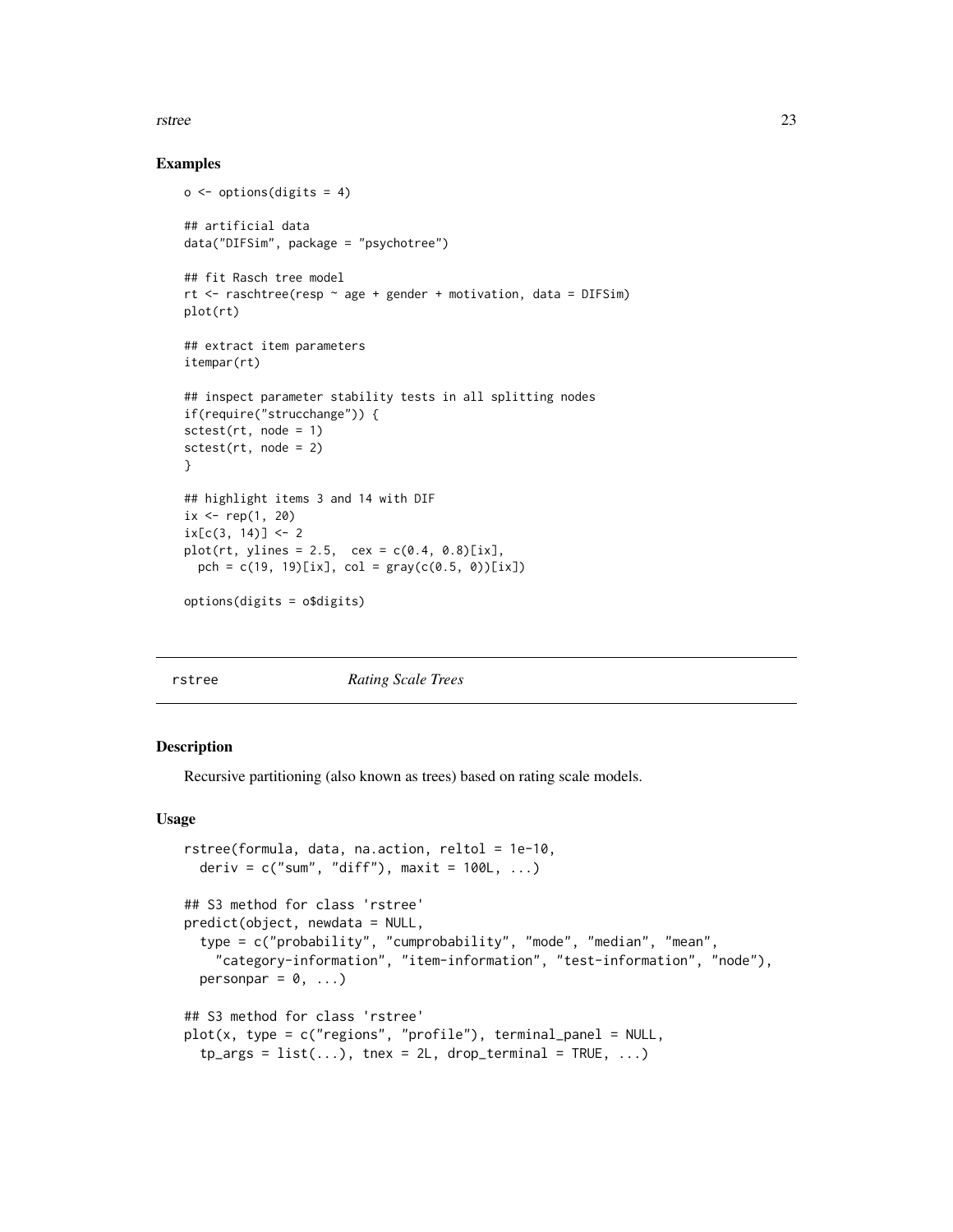#### <span id="page-23-0"></span>**Arguments**

| formula       | A symbolic description of the model to be fit. This should be of type $y \sim x1 +$<br>x2 where y should be a matrix with items in the columns and observations in the<br>rows and x1 and x2 are used as partitioning variables. Additionally each item<br>(column) should have the same maximum value (see pctree for a way to handle<br>variable maximum values). |
|---------------|---------------------------------------------------------------------------------------------------------------------------------------------------------------------------------------------------------------------------------------------------------------------------------------------------------------------------------------------------------------------|
| data          | a data frame containing the variables in the model.                                                                                                                                                                                                                                                                                                                 |
| na.action     | a function which indicates what should happen when the data contain missing<br>values (NAs).                                                                                                                                                                                                                                                                        |
| deriv         | character. If "sum" (the default), the first derivatives of the elementary sym-<br>metric functions are calculated with the sum algorithm. Otherwise ("diff") the<br>difference algorithm (faster but numerically unstable) is used.                                                                                                                                |
| reltol, maxit | arguments passed via rsmodel to optim.                                                                                                                                                                                                                                                                                                                              |
|               | arguments passed to the underlying functions, i.e., to mob_control for rstree,<br>and to the underlying predict and plot methods, respectively.                                                                                                                                                                                                                     |
| object, x     | an object of class "raschtree".                                                                                                                                                                                                                                                                                                                                     |
| newdata       | optional data frame with partitioning variables for which predictions should be<br>computed. By default the learning data set is used.                                                                                                                                                                                                                              |
| type          | character specifying the type of predictions or plot. For the predict method,<br>either just the ID of the terminal "node" can be predicted or some property of<br>the model at a given person parameter (specified by personpar).                                                                                                                                  |
| personpar     | numeric person parameter (of length 1) at which the predictions are evaluated.                                                                                                                                                                                                                                                                                      |
|               | terminal_panel, tp_args, tnex, drop_terminal<br>arguments passed to plot.modelparty/plot.party.                                                                                                                                                                                                                                                                     |

#### Details

Rating scale trees are an application of model-based recursive partitioning (implemented in [mob](#page-0-0)) to rating scale models (implemented in [rsmodel](#page-0-0)).

Various methods are provided for "rstree" objects, most of them inherit their behavior from "mob" objects (e.g., print, summary, etc.). For the rating scale models in the nodes of a tree, coef extracts all item parameters. The plot method employs the [node\\_regionplot](#page-14-1) panel-generating function by default.

Various methods are provided for "rstree" objects, most of them inherit their behavior from "modelparty" objects (e.g., print, summary, etc.). For the RSMs in the nodes of a tree, coef extracts all item and threshold parameters except those restricted to be zero. itempar and threshpar extract all item and threshold parameters (including the restricted ones). The plot method by default employs the [node\\_regionplot](#page-14-1) panel-generating function and the [node\\_profileplot](#page-13-1) panelgenerating function is provided as an alternative.

# Value

An object of S3 class "rstree" inheriting from class "modelparty".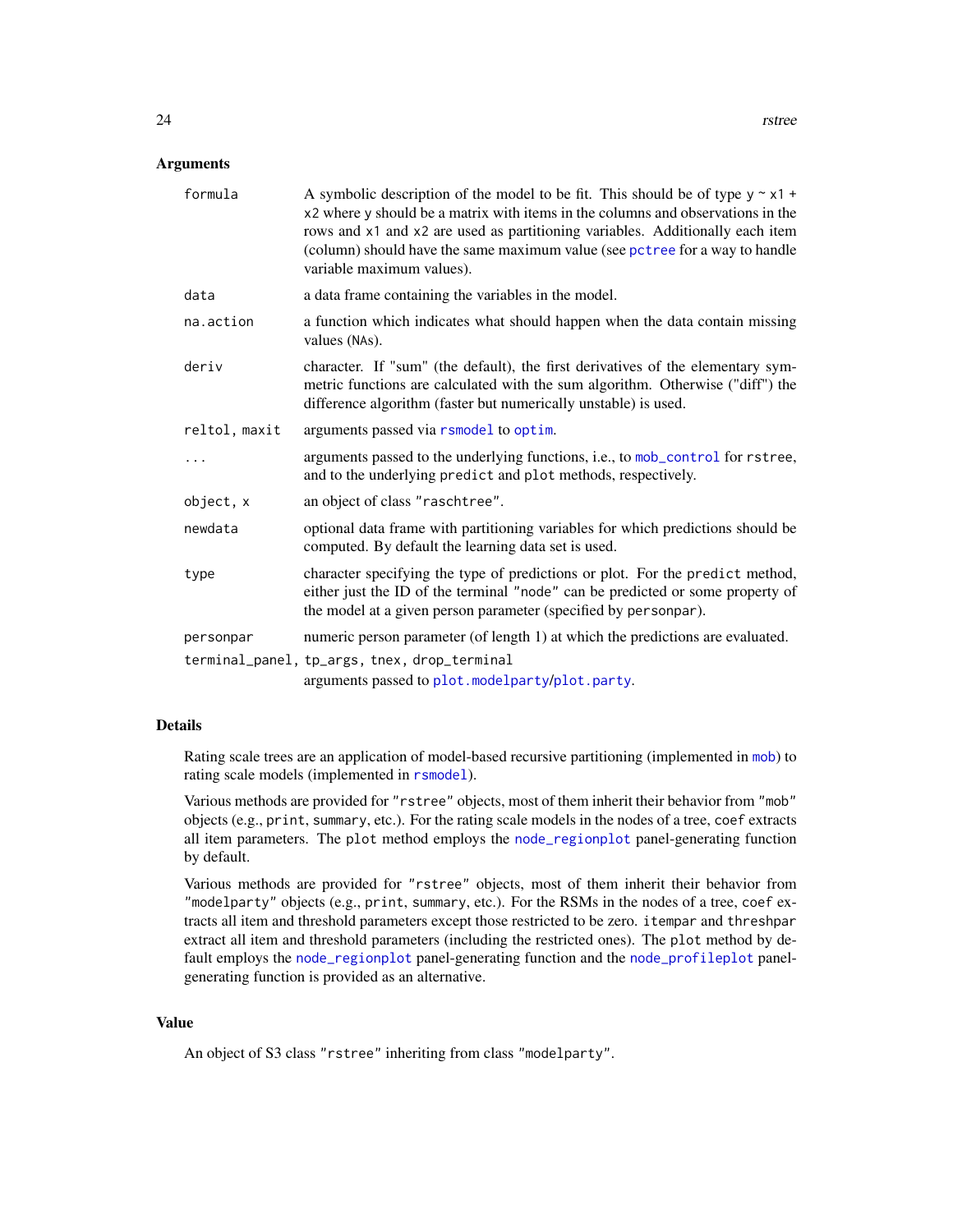#### <span id="page-24-0"></span>rstree 25

# References

Komboz B, Zeileis A, Strobl C (2018). Tree-Based Global Model Tests for Polytomous Rasch Models. *Educational and Psychological Measurement*, 78(1), 128–166. [doi:10.1177/0013164416664394](https://doi.org/10.1177/0013164416664394)

#### See Also

[mob](#page-0-0), [rsmodel](#page-0-0), [pctree](#page-18-1), [raschtree](#page-20-1)

```
## IGNORE_RDIFF_BEGIN
o \leftarrow options(digits = 4)
## verbal aggression data from package psychotools
data("VerbalAggression", package = "psychotools")
## responses to the first other-to-blame situation (bus)
VerbalAggression$s1 <- VerbalAggression$resp[, 1:6]
## exclude subjects who only scored in the highest or the lowest categories
VerbalAggression <- subset(VerbalAggression, rowSums(s1) > 0 & rowSums(s1) < 12)
## fit rating scale tree model for the first other-to-blame situation
rst <- rstree(s1 ~ anger + gender, data = VerbalAggression)
## print tree (with and without parameters)
print(rst)
print(rst, FUN = function(x) "*")
## show summary for terminal panel nodes
summary(rst)
## visualization
plot(rst, type = "regions")
plot(rst, type = "profile")
## extract item and threshold parameters
coef(rst)
itempar(rst)
threshpar(rst)
## inspect parameter stability tests in all splitting nodes
if(require("strucchange")) {
sctest(rst, node = 1)
sctest(rst, node = 2)
}
options(digits = o$digits)
## IGNORE_RDIFF_END
```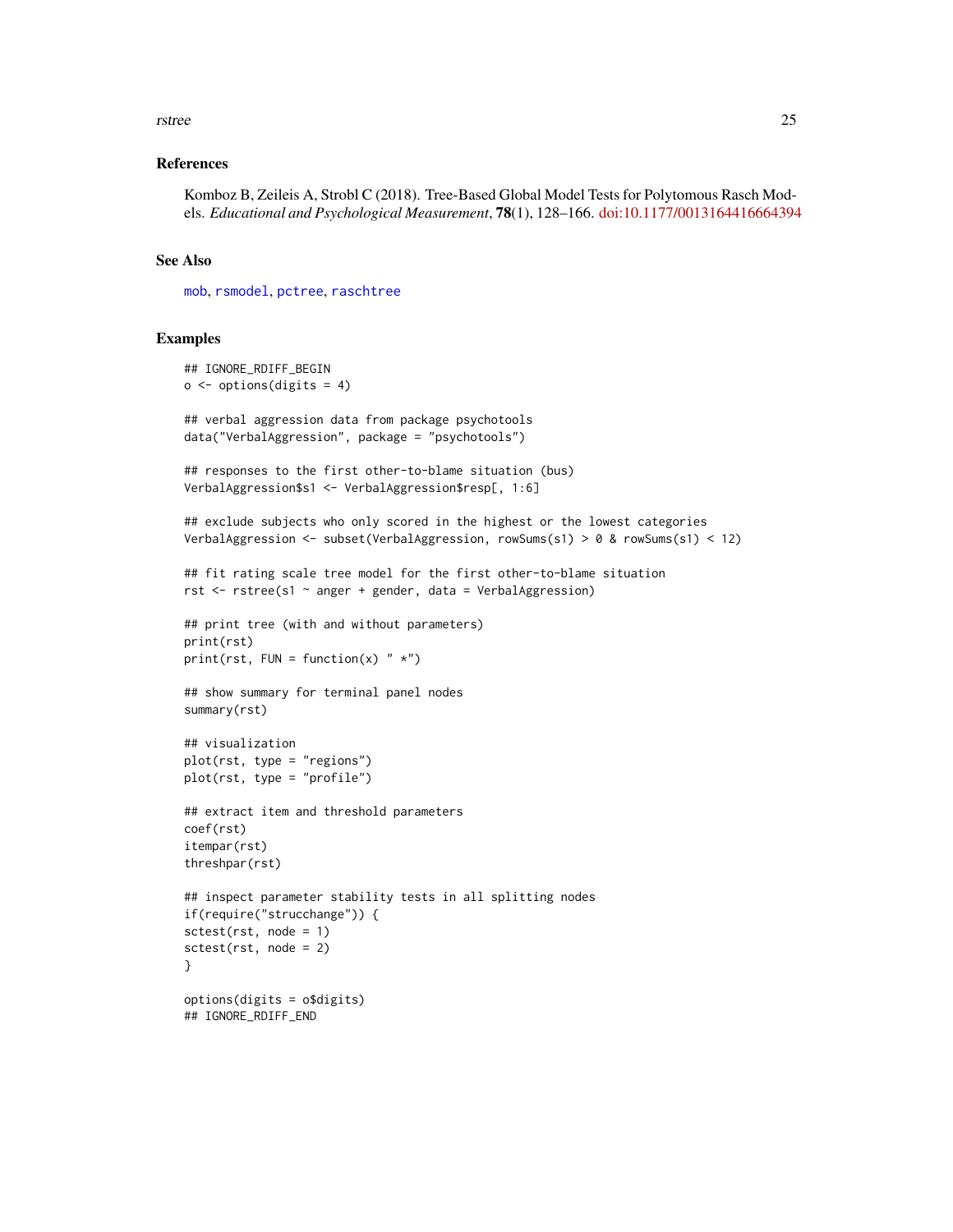<span id="page-25-1"></span><span id="page-25-0"></span>A subsample from the general knowledge quiz "Studentenpisa" conducted online by the German weekly news magazine SPIEGEL. The data contain the quiz results from 45 questions as well as sociodemographic data for 1075 university students from Bavaria.

#### Usage

data("SPISA")

# Format

A data frame containing 1075 observations on 6 variables.

spisa matrix with  $\theta/1$  results from 45 questions in the quiz (indicating wrong/correct answers).

**gender** factor indicating gender.

age age in years.

semester numeric indicating semester of university enrollment.

elite factor indicating whether the university the student is enrolled in has been granted "elite" status by the German "excellence initiative".

spon ordered factor indicating frequency of accessing the SPIEGEL online (SPON) magazine.

#### Details

An online quiz for testing one's general knowledge was conducted by the German weekly news magazine SPIEGEL in 2009. Overall, about 700,000 participants answered the quiz and a set of sociodemographic questions. The general knowledge quiz consisted of a total of 45 items from five different topics: politics, history, economy, culture and natural sciences. For each topic, four different sets of nine items were available, that were randomly assigned to the participants. A thorough analysis and discussion of the original data set is provided in Trepte and Verbeet (2010).

Here, we provide the subsample of university students enrolled in the federal state of Bavaria, who had been assigned questionnaire number 20 (so that all subjects have answered the same set of items). Excluding all incomplete records, this subsample contains 1075 observations.

The data are analyzed in Strobl et al. (2010), whose analysis is replicated in vignette("raschtree", package = "psychotree").

The full list of items in questionnaire 20 is given below.

Politics:

Who determines the rules of action in German politics according to the constitution? – The Bundeskanzler (federal chancellor).

What is the function of the second vote in the elections to the German Bundestag (federal parliament)? – It determines the allocation of seats in the Bundestag.

How many people were killed by the RAF (Red Army Faction)? – 33.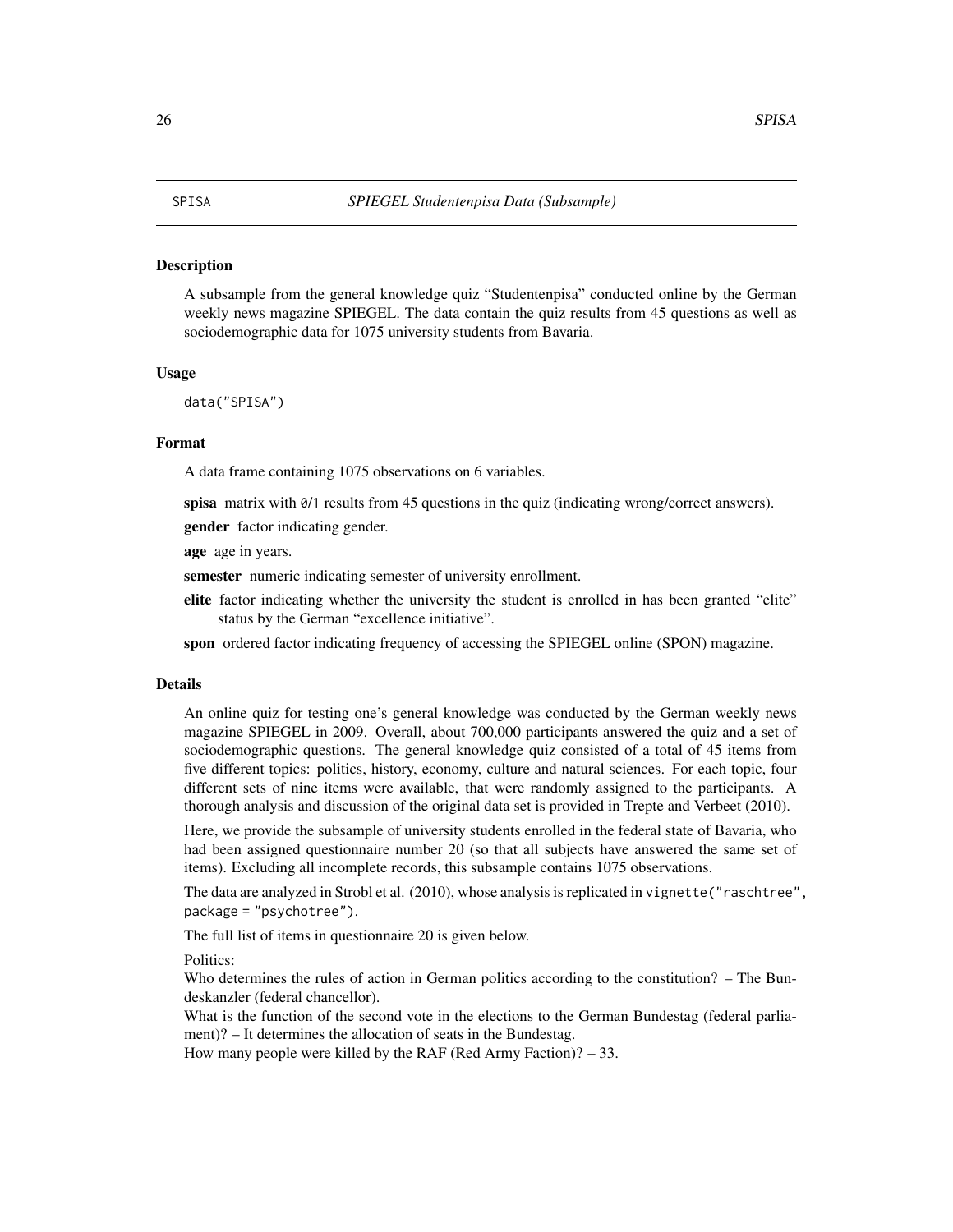### SPISA 27

Where is Hessen (i.e., the German federal country Hesse) located? – (Indicate location on a map.) What is the capital of Rheinland-Pfalz (i.e., the German federal country Rhineland-Palatinate)? – Mainz.

Who is this? – (Picture of Horst Seehofer.)

Which EU institution is elected in 2009 by the citizens of EU member countries? – European Parliament.

How many votes does China have in the UNO general assembly?  $-1$ .

Where is Somalia located? – (Indicate location on a map.)

History:

The Roman naval supremacy was established through... – ... the abolition of Carthage.

In which century did the Thirty Years' War take place? – The 17th century.

Which form of government is associated with the French King Louis XIV? - Absolutism.

What island did Napoleon die on in exile? – St. Helena.

How many percent of the votes did the NSDAP receive in the 1928 elections of the German Reichstag? – About 3 percent.

How many Jews were killed by the Nazis during the Holocaust? – About 6 Million.

Who is this? – (Picture of Johannes Rau, former German federal president.)

Which of the following countries is not a member of the EU? – Croatia.

How did Mao Zedong expand his power in China? – The Long March.

# Economy:

Who is this? – (Picture of Dieter Zetsche, CEO of Mercedes-Benz.)

What is the current full Hartz IV standard rate (part of the social welfare) for adults?  $-351$  Euro. What was the average per capita gross national product in Germany in 2007? – About 29,400 Euro.\ What is a CEO? – A Chief Executive Officer.

What is the meaning of the hexagonal "organic" logo? – Synthetic pesticides are prohibited. Which company does this logo represent? – Deutsche Bank.

Which German company took over the British automobile manufacturers Rolls-Royce? – BMW. Which internet company took over the media group Time Warner? – AOL.

What is the historic meaning of manufacturies? – Manufacturies were the precursors of industrial mass production.

# Culture:

Which painter created this painting? – Andy Warhol.

What do these four buildings have in common? – All four were designed by the same architects. Roman numbers: What is the meaning of CLVI? – 156.

What was the German movie with the most viewers since 1990? – Der Schuh des Manitu.

In which TV series was the US president portrayed by an African American actor for a long time?  $-24.$ 

What is the name of the bestselling novel by Daniel Kehlmann? – Die Vermessung der Welt (Measuring The World).

Which city is the setting for the novel 'Buddenbrooks'? – Lübeck.

In which city is this building located? – Paris.

Which one of the following operas is not by Mozart? – Aida.

Natural sciences:

Why does an ice floe not sink in the water? – Due to the lower density of ice.

What is ultrasound not used for? – Radio.

Which sensory cells in the human eye make color vision possible? – Cones.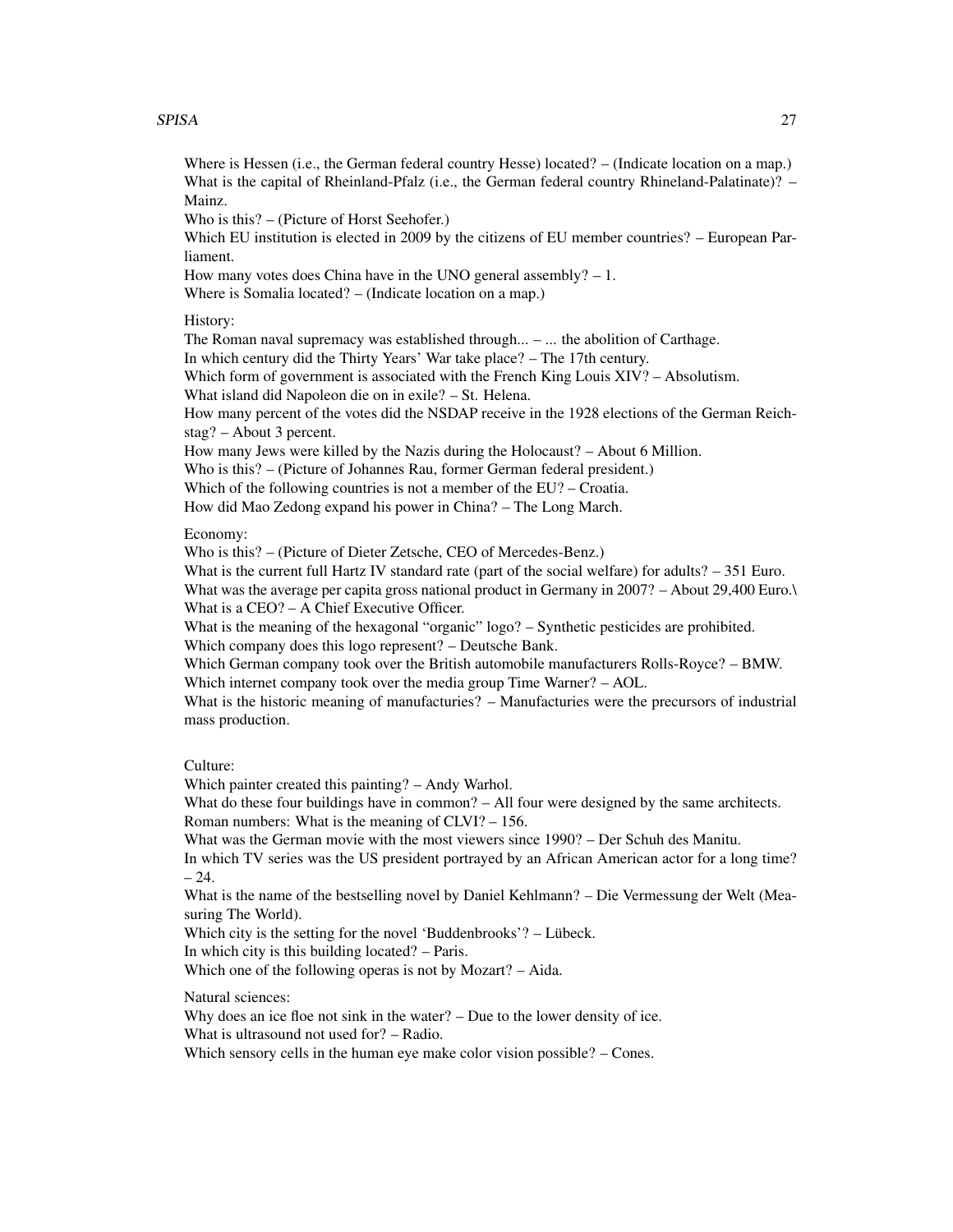What is also termed Trisomy 21? – Down syndrome. Which element is the most common in the Earth's atmosphere? – Nitrogen. Which kind of tree does this leaf belong to? – Maple. Which kind of bird is this? – Blackbird. Where is the stomach located? – (Indicate location on a map of the body.) What is the sum of interior angles in a triangle? – 180 degrees.

# References

Strobl C, Kopf J, Zeileis A (2015). Rasch Trees: A New Method for Detecting Differential Item Functioning in the Rasch Model. *Psychometrika*, 80(2), 289–316. [doi:10.1007/s1133601393883](https://doi.org/10.1007/s11336-013-9388-3)

SPIEGEL Online (2009). Studentenpisa – Alle Fragen, alle Antworten. In German. Accessed 2010- 10-26. [https://www.spiegel.de/lebenundlernen/uni/studentenpisa-alle-fragen-alle-a](https://www.spiegel.de/lebenundlernen/uni/studentenpisa-alle-fragen-alle-antworten-a-620101.html)ntworten-a-620101. [html](https://www.spiegel.de/lebenundlernen/uni/studentenpisa-alle-fragen-alle-antworten-a-620101.html)

Trepte S, Verbeet M (2010). Allgemeinbildung in Deutschland – Erkenntnisse aus dem SPIEGEL-Studentenpisa-Test. ISBN 978-3-531-17218-7. VS Verlag, Wiesbaden.

# See Also

# [raschtree](#page-20-1)

# Examples

```
## data
data("SPISA", package = "psychotree")
## summary of covariates
summary(SPISA[,-1])
## histogram of raw scores
hist(rowSums(SPISA$spisa), breaks = 0:45 + 0.5)
## Not run:
## See the following vignette for a tree-based DIF analysis
vignette("raschtree", package = "psychotree")
## End(Not run)
```
Topmodel2007 *Attractiveness of Germany's Next Topmodels 2007*

#### **Description**

Preferences of 192 respondents judging the attractiveness of the top six contestants of the TV show *Germany's Next Topmodel 2007* (second cycle).

#### Usage

data("Topmodel2007")

<span id="page-27-0"></span>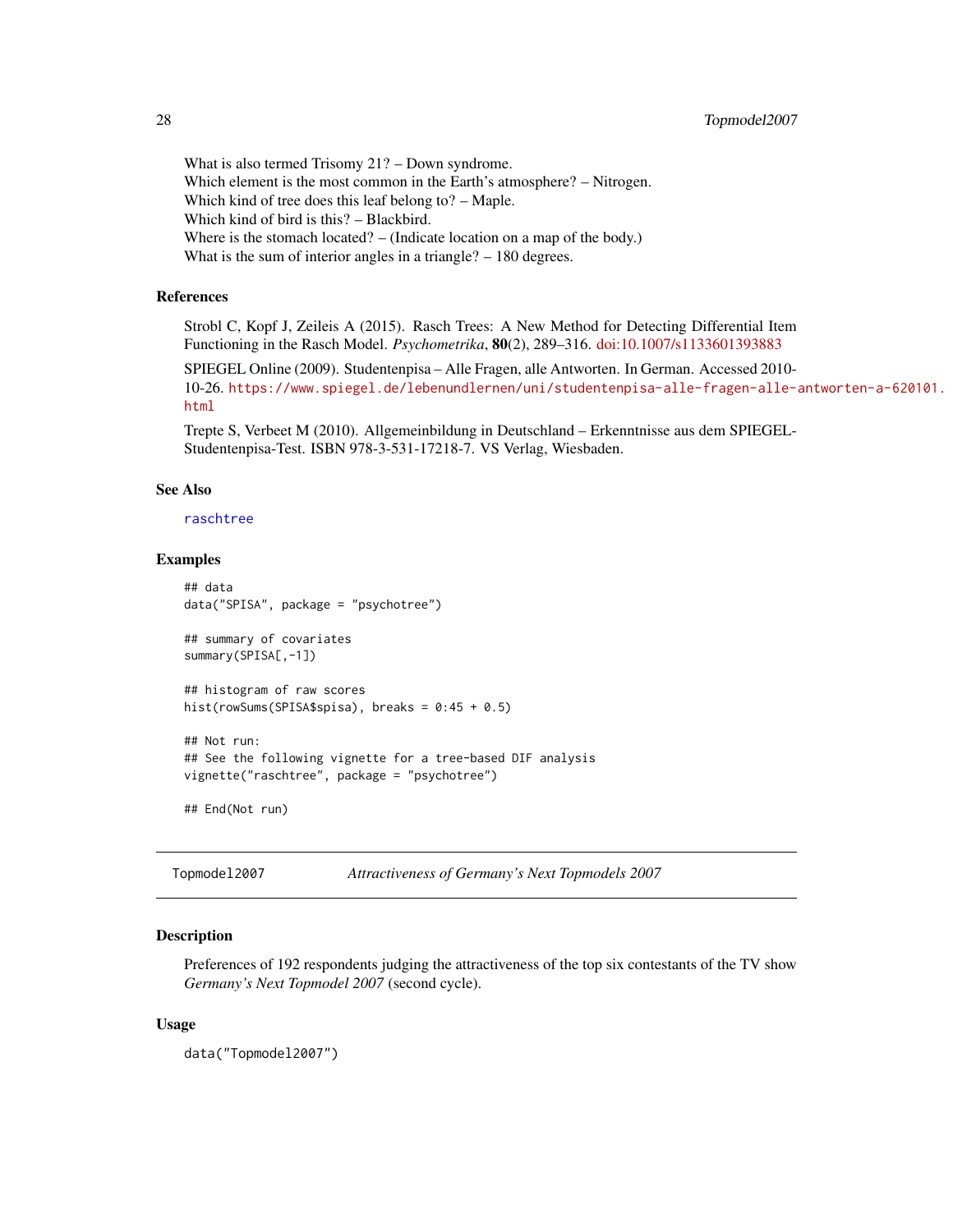#### <span id="page-28-0"></span>Format

A data frame containing 192 observations on 6 variables.

preference Paired comparison of class [paircomp](#page-0-0). Preferences for all 15 paired comparisons from 6 contestants: Barbara, Anni, Hana, Fiona, Mandy, and Anja.

gender Factor coding gender.

age Integer. Age of the respondents in years.

- q1 Factor. Do you recognize the women on the pictures?/Do you know the TV show Germany's Next Topmodel?
- q2 Factor. Did you watch Germany's Next Topmodel regularly?
- q3 Factor. Did you watch the final show of Germany's Next Topmodel?/Do you know who won Germany's Next Topmodel?

# Details

Germany's Next Topmodel is a German casting television show (based on a concept introduced in the United States) hosted by Heidi Klum (see Wikipedia 2009). The second season of the show aired March–May 2007.

A survey was conducted at the Department of Psychology, Universität Tübingen, in 2007 shortly after the final show. The sample was stratified by gender and age (younger versus older than 30 years) with 48 participants in each group.

Digital photographs (resolution 303 times 404 pixels) of the top six contestants were available from the ProSieben web page at the time of the survey. The photos were selected to be comparable, showing the contestant's face and the upper part of the body, all women being casually dressed.

Participants were presented with all 15 pairs of photographs. On each trial, their task was to judge which of the two women on the photos was the more attractive. In order to assess the participants' expertise, additional questions regarding their familiarity with the show were asked after the pairwise comparisons were completed.

The actual ranking, as resulting from sequential elimination during the course of the show, was (from first to sixth place): Barbara, Anni, Hana, Fiona, Mandy, Anja.

#### References

Wikipedia (2009). Germany's Next Topmodel – Wikipedia, The Free Encyclopedia. [https://en.](https://en.wikipedia.org/wiki/Germany) [wikipedia.org/wiki/Germany's\\_Next\\_Topmodel](https://en.wikipedia.org/wiki/Germany), accessed 2009-02-06.

# See Also

[paircomp](#page-0-0)

```
data("Topmodel2007", package = "psychotree")
summary(Topmodel2007$preference)
xtabs(\sim gender + I(age \lt 30), data = Topmodel2007)
```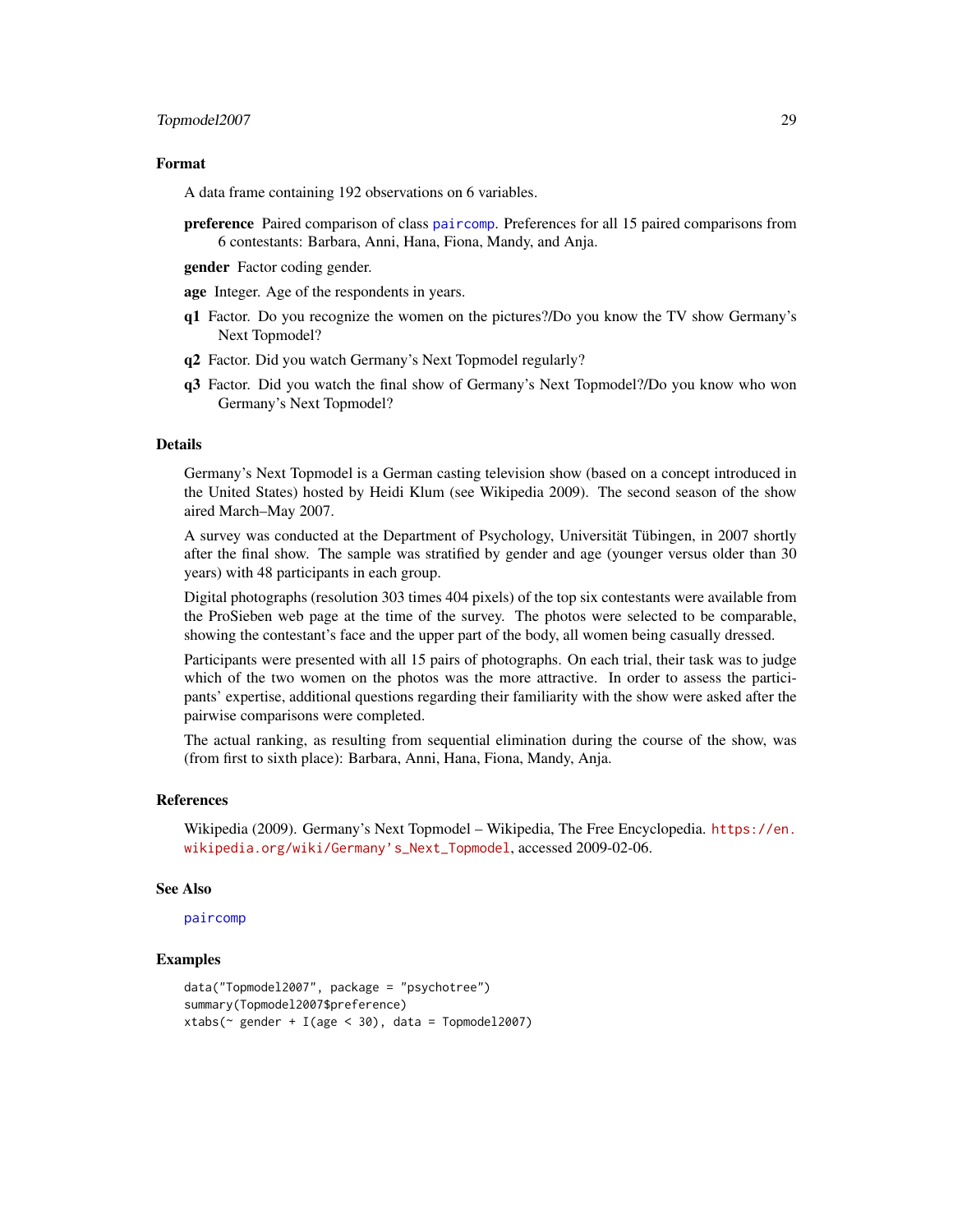# <span id="page-29-0"></span>**Index**

∗ datasets CEMSChoice, [4](#page-3-0) DIFSim, [5](#page-4-0) EuropeanValuesStudy, [7](#page-6-0) SPISA, [26](#page-25-0) Topmodel2007, [28](#page-27-0) ∗ hplot node\_btplot, [12](#page-11-0) node\_mptplot, [13](#page-12-0) node\_profileplot, [14](#page-13-0) node\_regionplot, [15](#page-14-0) ∗ tree bttree, [2](#page-1-0) mpttree, [10](#page-9-0) pctree, [19](#page-18-0) raschtree, [21](#page-20-0) rstree, [23](#page-22-0) btmodel, *[2,](#page-1-0) [3](#page-2-0)*, *[12](#page-11-0)* bttree, [2,](#page-1-0) *[12](#page-11-0)* CEMSChoice, [4](#page-3-0) coef.mpttree *(*mpttree*)*, [10](#page-9-0) DIFSim, [5](#page-4-0) DIFSimPC *(*DIFSim*)*, [5](#page-4-0) EuropeanValuesStudy, [7](#page-6-0) gpcmodel, *[9,](#page-8-0) [10](#page-9-0)* gpcmtree, [8,](#page-7-0) *[15](#page-14-0)*, *[18](#page-17-0)* guesspar, *[10](#page-9-0)*, *[18](#page-17-0)* guesspar.gpcmtree *(*gpcmtree*)*, [8](#page-7-0) guesspar.npltree *(*npltree*)*, [16](#page-15-0) itempar, *[10](#page-9-0)*, *[18](#page-17-0)* itempar.bttree *(*bttree*)*, [2](#page-1-0) itempar.gpcmtree *(*gpcmtree*)*, [8](#page-7-0) itempar.npltree *(*npltree*)*, [16](#page-15-0) itempar.pctree *(*pctree*)*, [19](#page-18-0) itempar.raschtree *(*raschtree*)*, [21](#page-20-0)

itemresp, *[6](#page-5-0)* mirt, *[9](#page-8-0)*, *[17](#page-16-0)* mob, *[3](#page-2-0)*, *[9–](#page-8-0)[11](#page-10-0)*, *[18](#page-17-0)*, *[20](#page-19-0)*, *[22](#page-21-0)*, *[24,](#page-23-0) [25](#page-24-0)* mob\_control, *[3](#page-2-0)*, *[9,](#page-8-0) [10](#page-9-0)*, *[17](#page-16-0)[–19](#page-18-0)*, *[22](#page-21-0)*, *[24](#page-23-0)* mptmodel, *[10,](#page-9-0) [11](#page-10-0)*, *[13](#page-12-0)* mpttree, [10,](#page-9-0) *[13](#page-12-0)* na.pass, *[2](#page-1-0)*, *[10](#page-9-0)* node\_btplot, *[3](#page-2-0)*, [12](#page-11-0) node\_mptplot, *[11](#page-10-0)*, [13](#page-12-0) node\_profileplot, [14,](#page-13-0) *[20](#page-19-0)*, *[22](#page-21-0)*, *[24](#page-23-0)* node\_regionplot, [15,](#page-14-0) *[20](#page-19-0)*, *[22](#page-21-0)*, *[24](#page-23-0)* nplmodel, *[17,](#page-16-0) [18](#page-17-0)* npltree, *[10](#page-9-0)*, *[14](#page-13-0)[–16](#page-15-0)*, [16](#page-15-0) optim, *[19](#page-18-0)*, *[22](#page-21-0)*, *[24](#page-23-0)* paircomp, *[2](#page-1-0)*, *[4,](#page-3-0) [5](#page-4-0)*, *[7,](#page-6-0) [8](#page-7-0)*, *[29](#page-28-0)* pcmodel, *[19,](#page-18-0) [20](#page-19-0)* pctree, *[6](#page-5-0)*, *[10](#page-9-0)*, *[18](#page-17-0)*, [19,](#page-18-0) *[22](#page-21-0)*, *[24,](#page-23-0) [25](#page-24-0)* plmodel, *[10](#page-9-0)* plot.bttree *(*bttree*)*, [2](#page-1-0) plot.gpcmtree *(*gpcmtree*)*, [8](#page-7-0) plot.modelparty, *[19](#page-18-0)*, *[22](#page-21-0)*, *[24](#page-23-0)* plot.mpttree *(*mpttree*)*, [10](#page-9-0) plot.npltree *(*npltree*)*, [16](#page-15-0) plot.party, *[19](#page-18-0)*, *[22](#page-21-0)*, *[24](#page-23-0)* plot.pctree *(*pctree*)*, [19](#page-18-0) plot.raschtree *(*raschtree*)*, [21](#page-20-0) plot.rstree *(*rstree*)*, [23](#page-22-0) predict.bttree *(*bttree*)*, [2](#page-1-0) predict.mpttree *(*mpttree*)*, [10](#page-9-0) predict.pctree *(*pctree*)*, [19](#page-18-0) predict.raschtree *(*raschtree*)*, [21](#page-20-0) predict.rstree *(*rstree*)*, [23](#page-22-0) print.bttree *(*bttree*)*, [2](#page-1-0) print.gpcmtree *(*gpcmtree*)*, [8](#page-7-0) print.mpttree *(*mpttree*)*, [10](#page-9-0)

itempar.rstree *(*rstree*)*, [23](#page-22-0)